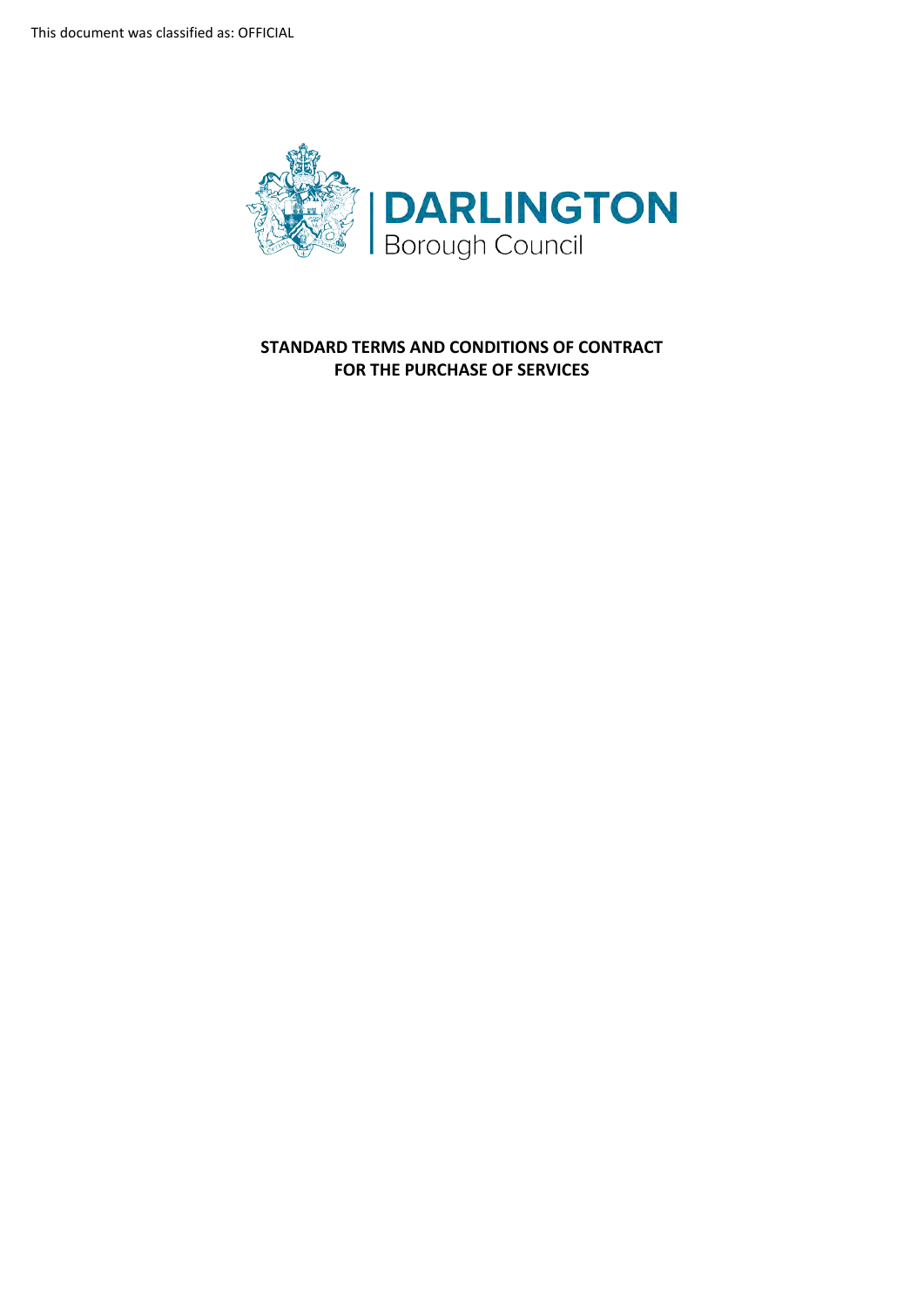## **CONTENTS**

<span id="page-1-0"></span>

| A1.               |  |
|-------------------|--|
| A2.               |  |
| A3.               |  |
| A4.               |  |
| B1.               |  |
| B <sub>2</sub> .  |  |
| <b>B3.</b>        |  |
| B4.               |  |
| B5.               |  |
| B6.               |  |
| B7.               |  |
| C1.               |  |
| D1.               |  |
| D <sub>2</sub> .  |  |
| D <sub>3</sub> .  |  |
| D4.               |  |
| E.1               |  |
| E.2               |  |
| F1.               |  |
| F <sub>2</sub> .  |  |
| F3.               |  |
| F4.               |  |
| G1.               |  |
| G <sub>2</sub> .  |  |
| G3.               |  |
| G4.               |  |
| H1.               |  |
| H2.               |  |
| H <sub>3</sub> .  |  |
| H4.               |  |
| H <sub>5</sub> .  |  |
| H <sub>6</sub> .  |  |
| H7.               |  |
| H8.               |  |
| H9.               |  |
| H <sub>10</sub> . |  |
| H11.              |  |
|                   |  |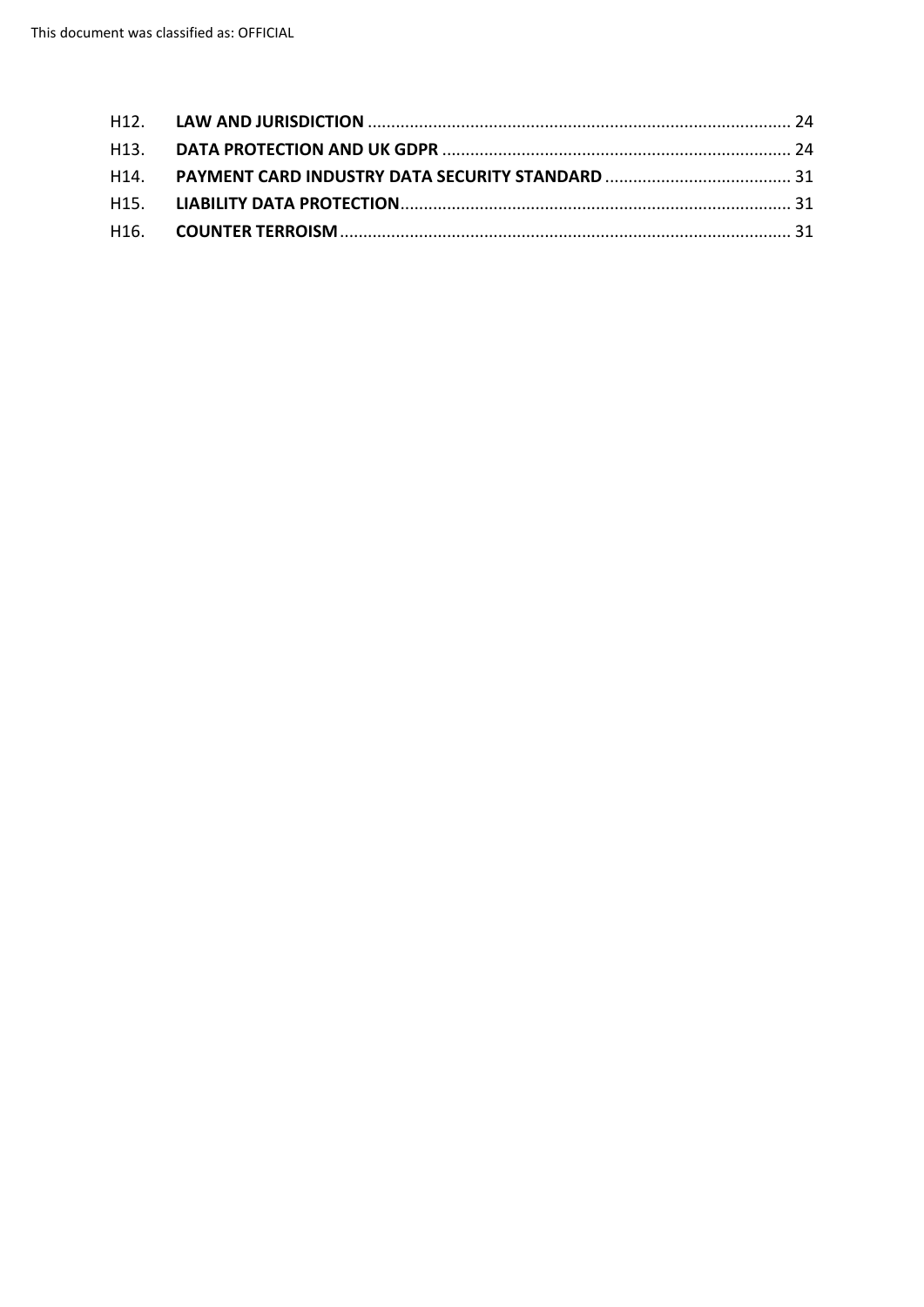## **PART A - OPERATIVE PROVISIONS**

## <span id="page-3-0"></span>A1. **DEFINITIONS**

The terms and expressions used in these Standard Terms and Conditions shall have the meanings set out below:

| "Authorised Officer"       | the person duly appointed by the Council<br>and notified in writing to the Contractor to<br>act as the representative of the Council for<br>the purpose of the Contract in the Contract<br>Particulars or as amended from time to time<br>and in default of such notification the<br>Council's head of procurement or similar<br>responsible officer.                                                                                                                                                                                                                     |
|----------------------------|---------------------------------------------------------------------------------------------------------------------------------------------------------------------------------------------------------------------------------------------------------------------------------------------------------------------------------------------------------------------------------------------------------------------------------------------------------------------------------------------------------------------------------------------------------------------------|
| "Assigned Employees"       | In respect of Clause G4 an individual<br>employed by the Contractor wholly or mainly<br>in the performance of the Services                                                                                                                                                                                                                                                                                                                                                                                                                                                |
| "Business Day"             | any day other than a Saturday or Sunday or a<br>public or bank holiday in England.                                                                                                                                                                                                                                                                                                                                                                                                                                                                                        |
| "Change in Law"            | the coming into effect or repeal (without<br>re-enactment or consolidation) in England of<br>any Law, or any amendment or variation to<br>any Law, or any judgement of a relevant<br>court of law which changes binding<br>precedent in England in each case after the<br>date of this Contract.                                                                                                                                                                                                                                                                          |
| "Commencement Date"        | the commencement date stated in the<br><b>Contract Particulars.</b>                                                                                                                                                                                                                                                                                                                                                                                                                                                                                                       |
| "Confidential Information" | any information which has been designated<br>as confidential by either party in writing or<br>that ought to be considered as confidential<br>(however it is conveyed or on whatever<br>media it is stored) including information<br>which relates to the Services, the business,<br>affairs, properties, assets, trading practices,<br>developments, trade secrets, Intellectual<br>Property Rights, know-how, personnel,<br>customers and suppliers of either party, all<br>personal data and special categories of<br>personal data (within the meaning of the<br>DPA). |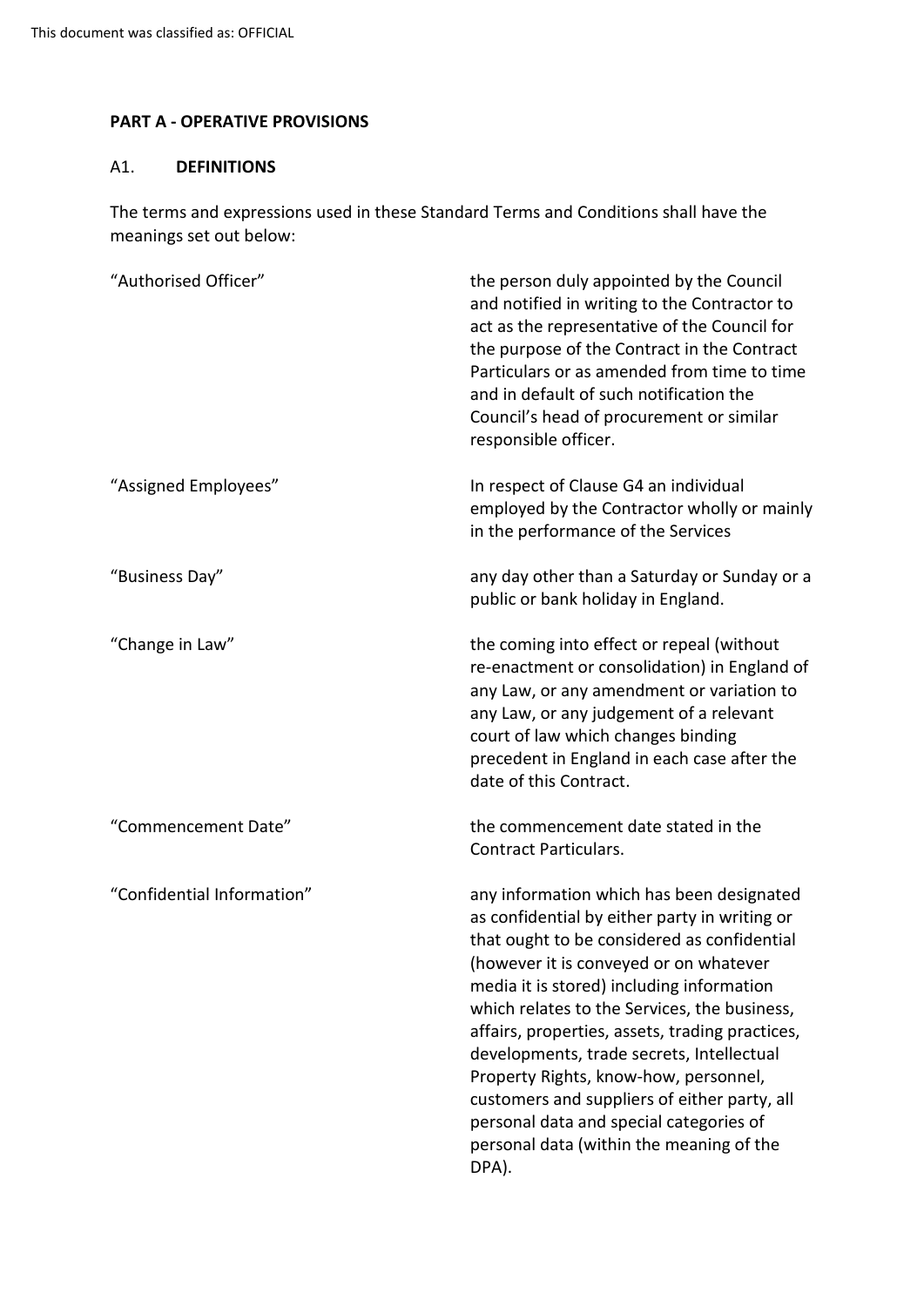| "Contract"             | the agreement in respect of the provision of<br>the Services consisting of the following listed<br>documents which shall be read as one<br>document. In the event of ambiguity,<br>conflict or contradictions between these<br>documents the conflict will be resolved<br>according to the following order of priority:                                                                                               |
|------------------------|-----------------------------------------------------------------------------------------------------------------------------------------------------------------------------------------------------------------------------------------------------------------------------------------------------------------------------------------------------------------------------------------------------------------------|
|                        | 1.<br>the Contract Particulars;                                                                                                                                                                                                                                                                                                                                                                                       |
|                        | 2.<br>the Special Terms and Conditions;                                                                                                                                                                                                                                                                                                                                                                               |
|                        | 3.<br>the Standard Terms and Conditions;                                                                                                                                                                                                                                                                                                                                                                              |
|                        | 4.<br>the Tender except to the extent that<br>any element of the Tender has been<br>included in the Contract Particulars.                                                                                                                                                                                                                                                                                             |
| "Contractor"           | the contractor and where applicable this<br>shall include the contractor's Employees,<br>sub-contractors, agents, representatives, and<br>permitted assigns and, if the contractor is a<br>consortium or consortium leader, the<br>consortium members.                                                                                                                                                                |
| "Contract Manager"     | the person named in the Contract Particulars<br>as the contract manager and any<br>replacement from time to time in<br>accordance with clause B3.2.                                                                                                                                                                                                                                                                   |
| 'Contract Particulars" | the document detailing the specific core<br>terms agreed between the parties with<br>regard to the Services which shall include but<br>not be limited to the Pricing Schedule,<br>Delivery Instructions, Commencement Date,<br>Authorised Officer, Contract Manager, Key<br>Personnel, Contract Period, and the<br>Specification and relevant contract specific<br>details of the Tender included in the<br>document. |
| "Contract Period"      | the period of the contract as stated in the<br>Contract Particulars (and any extension in<br>accordance with clause B1).                                                                                                                                                                                                                                                                                              |
| "Control"              | control as defined by section 416 of the<br>Income and Corporation Taxes Act 1988.                                                                                                                                                                                                                                                                                                                                    |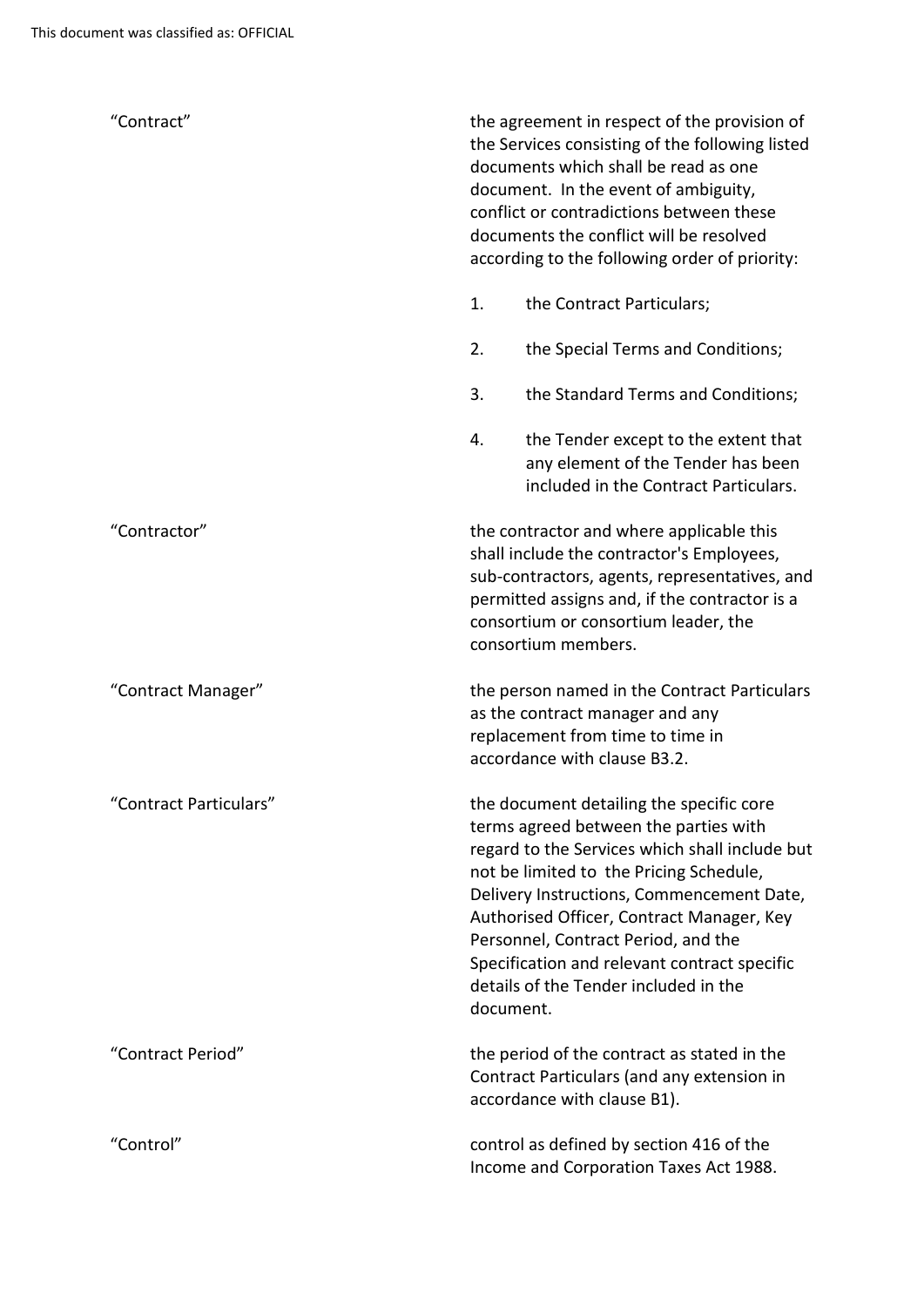| "Council"               | the Council named in the Contract<br>Particulars and where the context so admits<br>includes any person which takes over or<br>assumes the statutory functions or<br>administrative responsibilities of the Council<br>(whether in part or totally) or which is<br>controlled by or is under common control<br>with the Council (and the expression<br>"control" shall mean the power to direct or<br>cause the direction of the general<br>management and policies of the person in<br>question but only for so long as such control<br>exists). |
|-------------------------|---------------------------------------------------------------------------------------------------------------------------------------------------------------------------------------------------------------------------------------------------------------------------------------------------------------------------------------------------------------------------------------------------------------------------------------------------------------------------------------------------------------------------------------------------|
| "DPA"                   | The Data Protection Act 2018.                                                                                                                                                                                                                                                                                                                                                                                                                                                                                                                     |
| "Delivery Instructions" | the instructions provided in the Contract<br>Particulars and any other information that<br>the Council considers appropriate to the<br>provision of the Services.                                                                                                                                                                                                                                                                                                                                                                                 |
| "Employee"              | any person employed by the Contractor to<br>perform the Contract which will also include<br>the Contractor's servants, agents,<br>voluntary and unpaid workers and<br>subcontractors and representatives or, in<br>respect of clause G4 (TUPE and Re-<br>Tendering) and any other TUPE obligation,<br>an individual employed by the Contractor in<br>the performance of the Services                                                                                                                                                              |
| "EIR"                   | The Environmental Information Regulations<br>2004.                                                                                                                                                                                                                                                                                                                                                                                                                                                                                                |
| "FOIA"                  | The Freedom of Information Act 2000.                                                                                                                                                                                                                                                                                                                                                                                                                                                                                                              |
| "Force Majeure"         | any cause materially affecting the<br>performance by a party of its obligations<br>under this Contract arising from any act<br>beyond its reasonable control and affecting<br>either party, including without limitation:<br>acts of God, war, industrial action (subject to<br>clause H6.3), protests, fire, flood, storm,<br>tempest, epidemic, explosion, acts of<br>terrorism and national emergencies.                                                                                                                                       |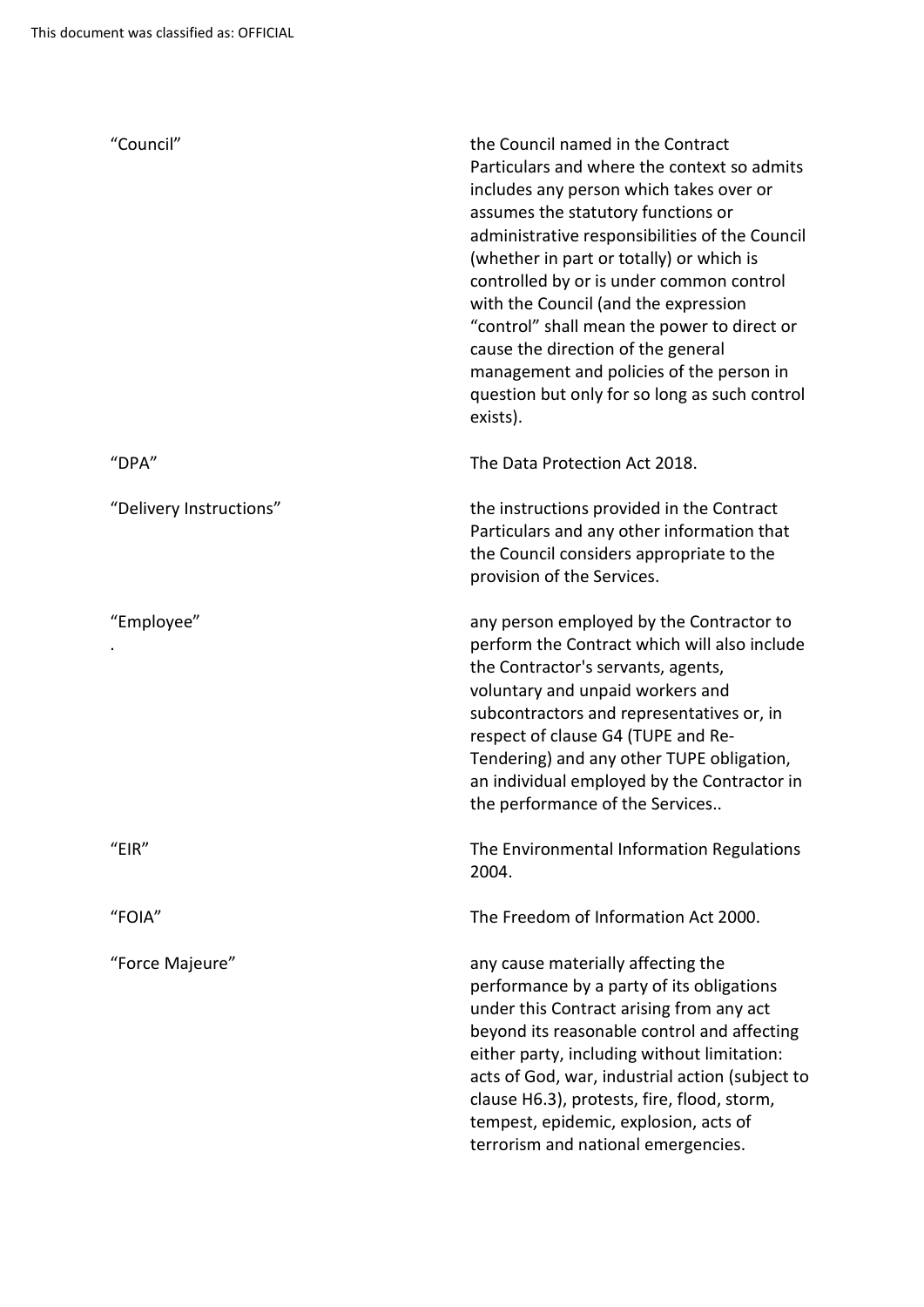| "Good Industry Practice"       | the exercise of such degree of skill, diligence,<br>care and foresight which would reasonably<br>and ordinarily be expected from a skilled and<br>experienced contractor engaged in the<br>supply of services similar to the Services<br>under the same or similar circumstances as<br>those applicable to the Contract.                                                                                                                                                                          |
|--------------------------------|---------------------------------------------------------------------------------------------------------------------------------------------------------------------------------------------------------------------------------------------------------------------------------------------------------------------------------------------------------------------------------------------------------------------------------------------------------------------------------------------------|
| "HRA"                          | The Human Rights Act 1998.                                                                                                                                                                                                                                                                                                                                                                                                                                                                        |
| "Intellectual Property Rights" | patents, inventions, trade marks, service<br>marks, logos, design rights (whether<br>registrable or otherwise), applications for<br>any of the foregoing, copyright, database<br>rights, domain names, trade or business<br>names, moral rights and other similar rights<br>or obligations whether registrable or not in<br>any country (including but not limited to the<br>United Kingdom) and the right to sue for<br>passing off.                                                             |
| "Invitation to Tender"         | the Council's invitation to tender for the<br>Contract.                                                                                                                                                                                                                                                                                                                                                                                                                                           |
| "Key Personnel"                | those persons named in the Contract<br>Particulars as being key personnel and any<br>replacement from time to time under clause<br>B6.1.5.                                                                                                                                                                                                                                                                                                                                                        |
| "Law"                          | any applicable Act of Parliament, sub-<br>ordinate legislation within the meaning of<br>section 21(1) of the Interpretation Act 1978,<br>exercise of the Royal Prerogative,<br>enforceable community right within the<br>meaning of section 2 of the European<br>Communities Act 1972, bye-law, regulatory<br>policy, guidance or industry code, judgment<br>of a relevant court of law, or directives or<br>requirements of any regulatory body with<br>which the Contractor is bound to comply. |
| "Liabilities"                  | all costs, actions, demands, expenses, losses,<br>damages, claims, proceedings, awards, fines,<br>orders and other liabilities (including<br>reasonable legal and other professional fees<br>and expenses) whenever arising or brought.                                                                                                                                                                                                                                                           |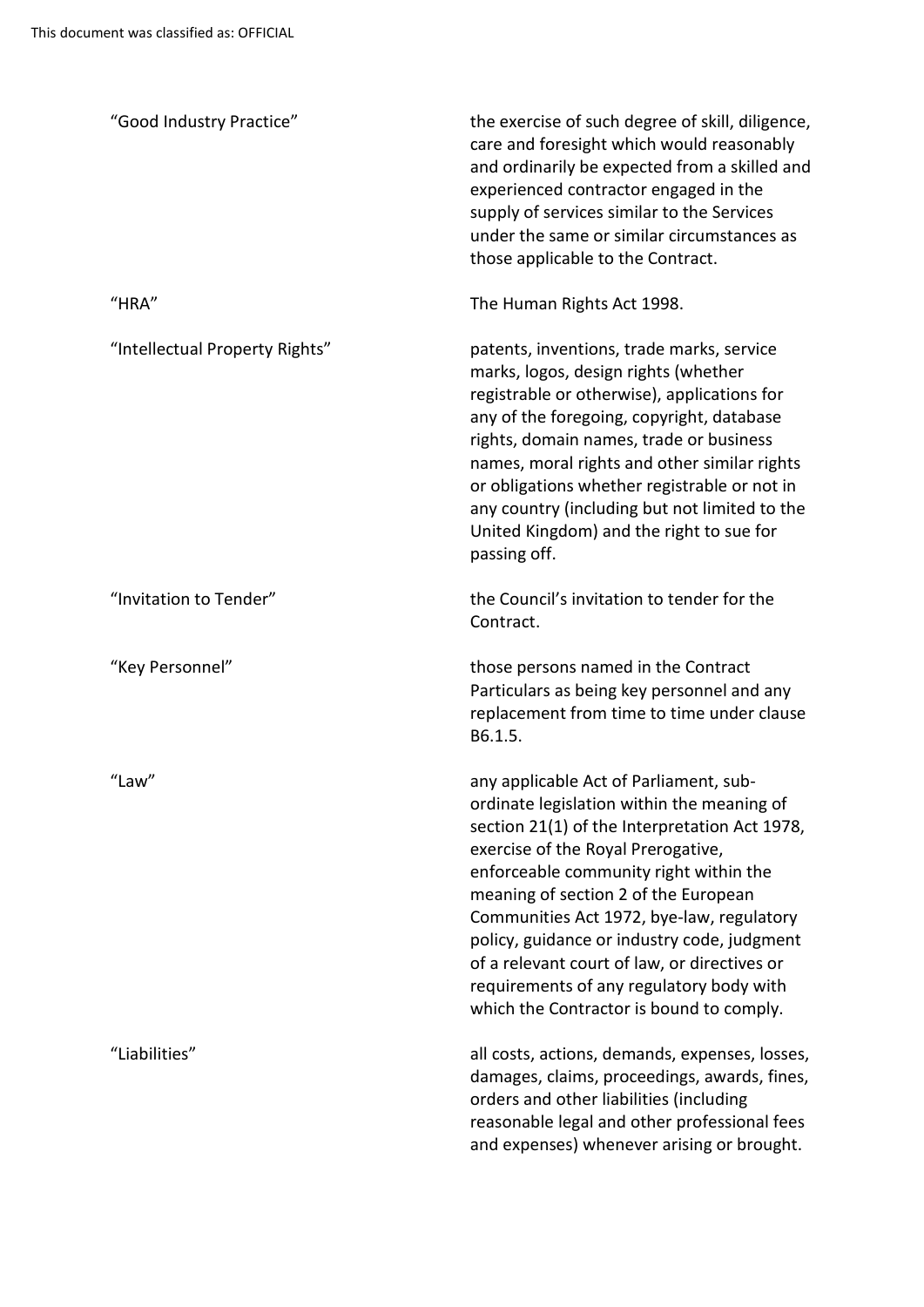| "Order"                         | an order for Services to be provided where<br>the Contract is identified in the Contract<br>Particulars to be delivered by call off.                                                                                                                |
|---------------------------------|-----------------------------------------------------------------------------------------------------------------------------------------------------------------------------------------------------------------------------------------------------|
| "Price"                         | the price of the Services as set out in the<br><b>Contract Particulars. Unless otherwise</b><br>stated, any reference to Price shall be<br>regarded as being exclusive of properly<br>chargeable VAT which shall be separately<br>accounted for.    |
| "Pricing Schedule"              | the schedule from the Tender detailing the<br>pricing as detailed in the Contract<br>Particulars.                                                                                                                                                   |
| "Replacement Contractor"        | any company, organisation or person who<br>replaces the Contractor following<br>termination or expiry of all or part of this<br>Contract                                                                                                            |
| "Services"                      | the services described in the Specification to<br>be supplied by the Contractor in accordance<br>with the Contract together with all<br>equipment required and any associated<br>goods provided by the Contractor in relation<br>to those services. |
| "Special Terms and Conditions"  | the additional terms and conditions attached<br>which were set out in the Invitation to<br>Tender.                                                                                                                                                  |
| "Specification"                 | the specification included in the Contract<br>Particulars setting out the Council's detailed<br>requirements in relation to the Services.                                                                                                           |
| "Standard Terms and Conditions" | the terms and conditions set out in this<br>document.                                                                                                                                                                                               |
| "Tender"                        | the Contractor's tender for the Services in<br>response to the Council's Invitation to<br>Tender.                                                                                                                                                   |
| "TUPE"                          | The Transfer of Undertakings (Protection of<br>Employment) Regulations 2006.                                                                                                                                                                        |

A1.1 Any reference to a person shall include any natural person, partnership, joint venture, body corporate, incorporated association, government, governmental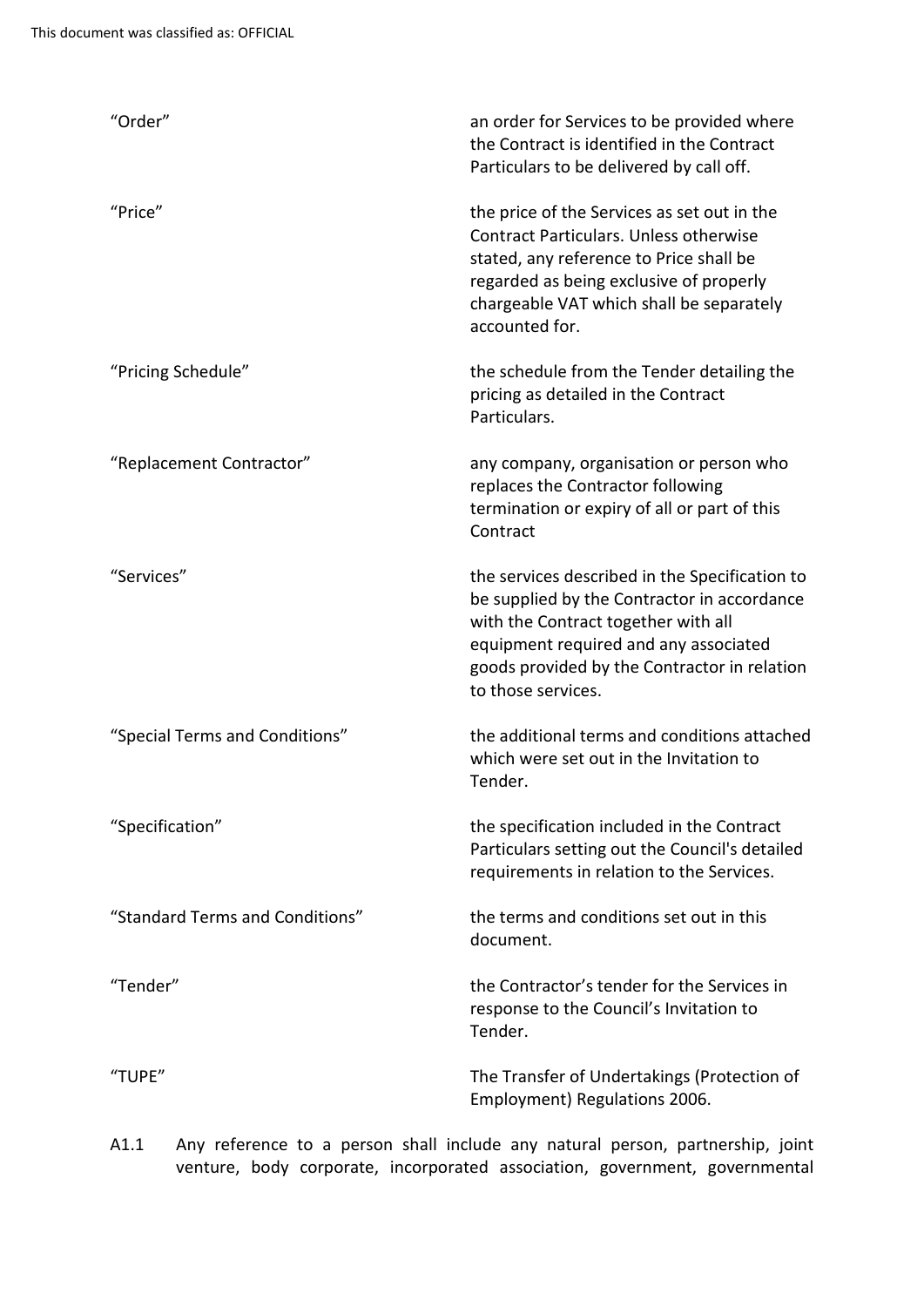agency, persons having a joint or common interest, or any other legal or commercial entity or undertakings.

A1.2 A reference to any statute, order, regulation or similar instrument shall be construed as a reference to the statute, order, regulation or instrument as amended by any subsequent statute, order, regulation or instrument or as contained in any subsequent re-enactment.

## <span id="page-8-0"></span>A2. **HEADINGS**

 Contract are for convenience only and will not affect its construction or A2.1 The index and headings to the clauses and appendices to and schedules of this interpretation.

## <span id="page-8-1"></span>A3. **NOTICES**

- A3.1 Any notice required by this Contract to be given by either party to the other shall be in writing and shall be served personally, by fax or by sending it by registered post or recorded delivery to the appropriate address, fax number or email address notified to each other as set out in the Contract Particulars.
- A3.2 Any notice served personally will be deemed to have been served on the day of delivery; any notice sent by post will be deemed to have been served 48 hours after it was posted; any notice sent by fax will be deemed to have been served 24 hours after it was despatched and any notice sent by email before 5 p.m. will be deemed save where the deemed date of service falls on a day other than a Business Day in to have been served on the day of despatch and otherwise on the following day which case the date of service will be the following Business Day.

## <span id="page-8-2"></span>A4. **ENTIRE AGREEMENT**

 representations and undertakings, whether written or oral, except that this clause A4.1 The Contract constitutes the entire agreement between the parties relating to the subject matter of the Contract. The Contract supersedes all prior negotiations, A4 shall not exclude liability in respect of any fraudulent misrepresentation.

## **PART B - PROVISION OF SERVICES**

## <span id="page-8-3"></span>B1. **CONTRACT PERIOD**

- B1.1 The Contract shall commence on the Commencement Date and subject to clause B1.2 shall continue for the Contract Period.
- B1.2 If the Contract Period includes an option to extend and the Council intends to take up the option, the Contractor shall be notified in writing within the period stated in the Contract Particulars prior to the commencement of the extension. If no such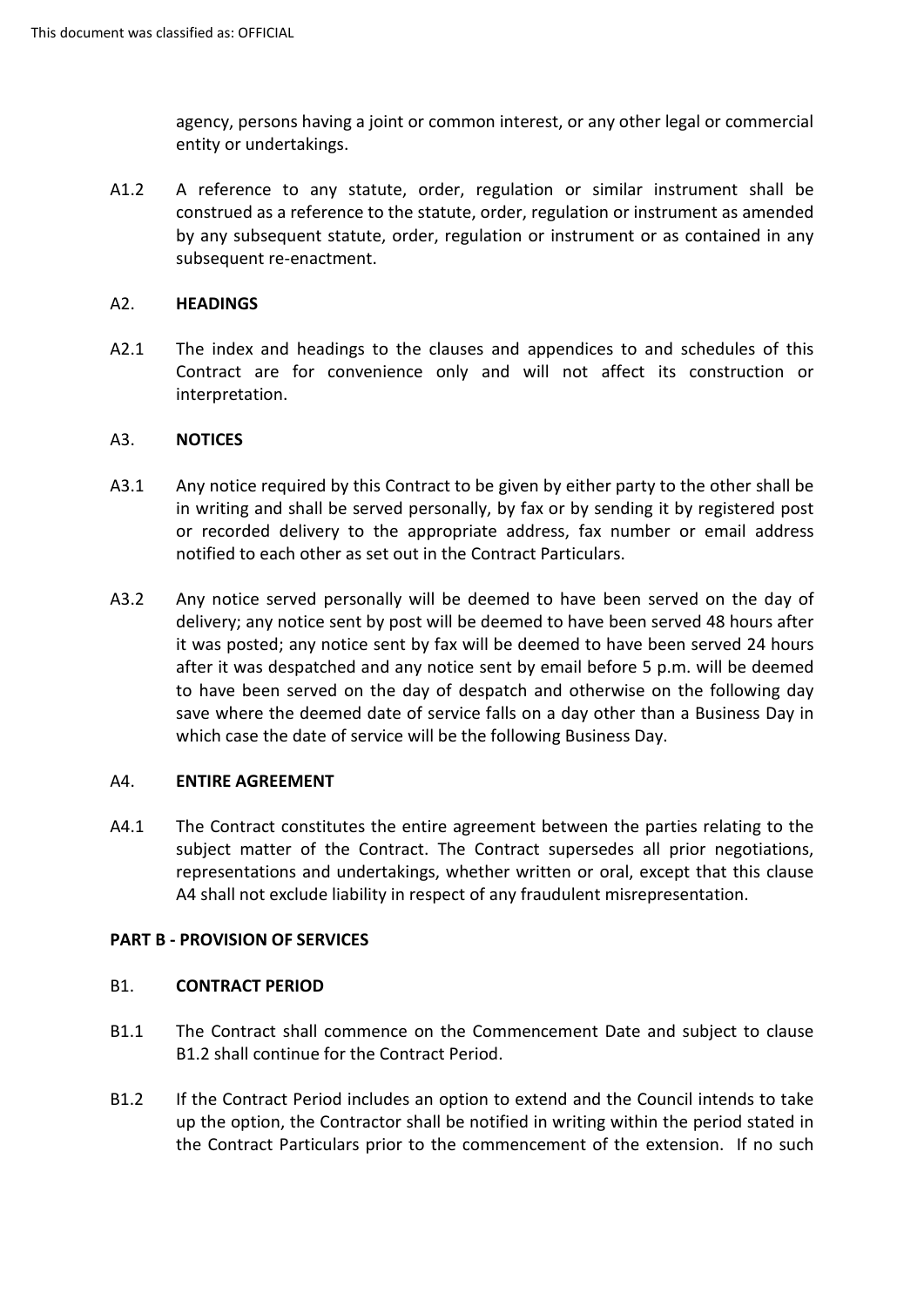notification is issued the Contract shall automatically expire after the initial Contract Period.

## <span id="page-9-0"></span>B2. **PERFORMANCE**

- B2.1 The Services shall be provided in accordance with any Delivery Instructions. If no time for delivery is stated in the Delivery Instructions the Services shall be delivered between 9 a.m. and 5 p.m. on a Business Day.
- B2.2 The time of the delivery of the Services is of essence to the Contract.
- B2.3 The Council will have the right to observe the Contractor's performance of the Services if the Services are not being performed on the Council's premises.
- act or omission by the Council which prevents or hinders, or may prevent or hinder B2.4 If the Contractor at any time becomes aware of any act or omission, or proposed the Contractor from performing the Services in accordance with the Contract, the Contractor shall inform the Council and the Council may, at its absolute discretion, extend the period of the Contract accordingly.
- Contractor shall inform the Council immediately. B2.5 If the Contractor at any time becomes aware of any material matter that could affect the performance of the Services in accordance with the Contract, the
- B2.6 If the Contractor has a change in Control, the Contractor shall inform the Council as soon as reasonably practicable.
- B2.7 The Council retains the Contractor for the performance of the Services on a non exclusive basis.

#### <span id="page-9-1"></span>B3. **CONTRACT MANAGER**

- B3.1 The Contractor shall employ a competent and authorised Contract Manager empowered to act on behalf of the Contractor for all purposes connected with the Contract.
- Manager. The Contractor shall give maximum possible notice to the Council before B3.2 The Contractor shall forthwith give notice in writing to the Council of any change in the identity, address and telephone numbers of the person appointed as Contract changing its Contract Manager.

## <span id="page-9-2"></span>B4. **ORDERING PROCESS**

B4.1 Where this Contract is identified as requiring Orders in the Contract Particulars the Contractor shall accept Orders made in writing by the Council under the provisions of this clause.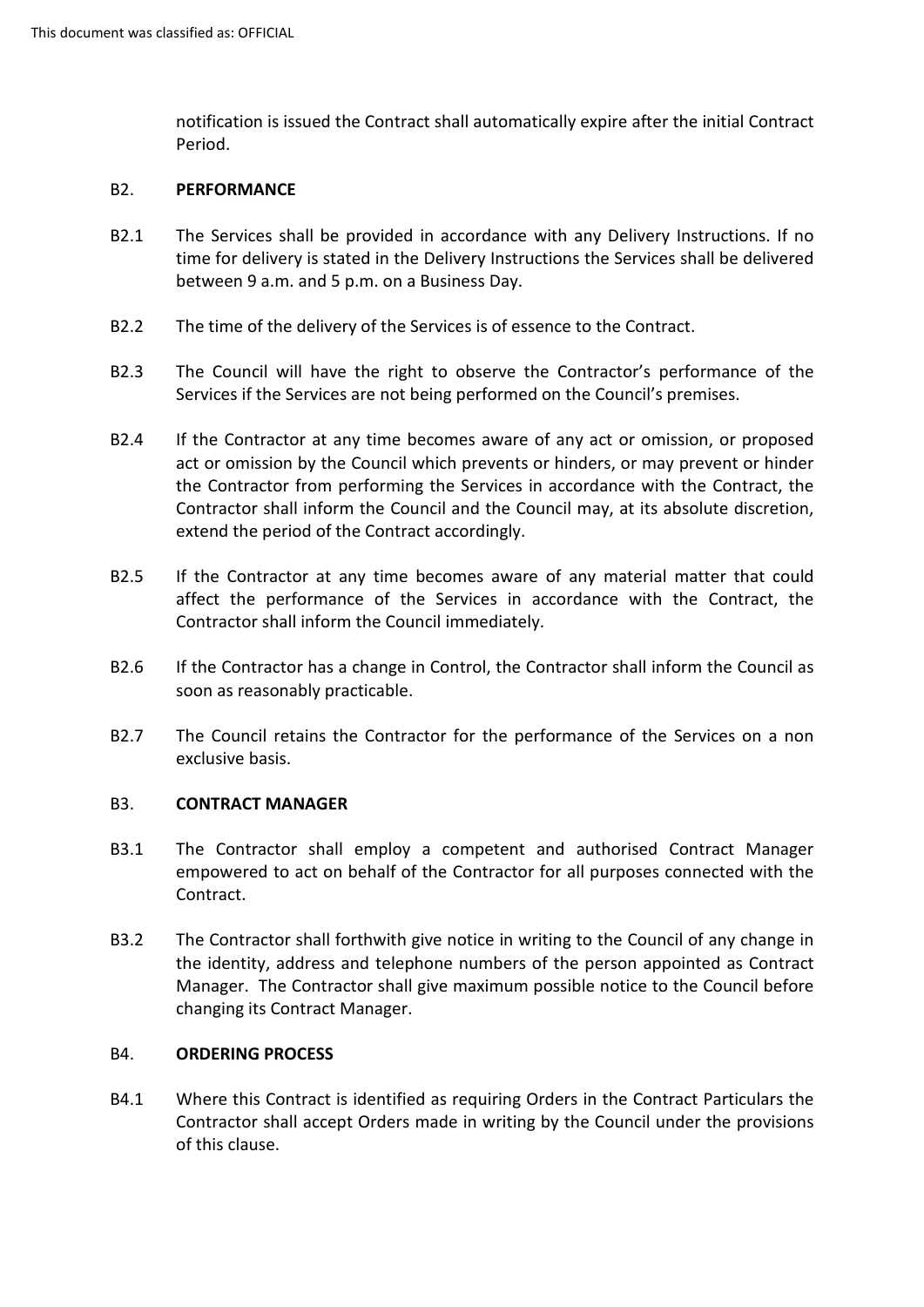- B4.2 Except where specified Orders are required to call off the Services the Council gives no guarantees whatsoever as to when any Order will be placed during the Contract Period or under the Contract.
- B4.3 The Orders shall state the type of or part of the Services required including the Council's requirements with regard to timescale for delivery of those Services.

# <span id="page-10-0"></span> B5. **RISK IN AND TITLE TO GOODS**

- B5.1 Risk in any goods provided as part of the Services shall pass to the Council upon delivery without prejudice to any rights of rejection which may accrue to the Council under the Contract or otherwise.
- B5.2 Title in any goods provided as part of the Services shall pass to the Council upon delivery or earlier payment.

#### <span id="page-10-1"></span>B6. **WARRANTY**

- B6.1 The Contractor warrants to the Council that the Services will be provided:
	- B6.1.1 in a proper, skilful and workmanlike manner;
	- by a sufficient number of appropriately qualified, trained and experienced B6.1.2 by a sufficient number of appropriately qualified, trained and experienced personnel with a high standard of skill, care and due diligence and in accordance with Good Industry Practice;
	- B6.1.3 in accordance with the Contract and any descriptions provided by the Contractor;
	- B6.1.4 to the reasonable satisfaction of the Authorised Officer;
	- employment or because they have been requested to do so by the Council, or the element of the Services in respect of which the individual and such replacements shall be of at least equal status or of equivalent for the responsibilities of that person in relation to the Services. The cost B6.1.5 by Key Personnel (if any) who shall not be released from providing the Services permanently without the agreement of the Council, except by reason of sickness, maternity leave, paternity leave, termination of was engaged has been completed to the Council's satisfaction or other extenuating circumstances explained to the Council. Any replacements for the Key Personnel shall be subject to the agreement of the Council experience and skills to the Key Personnel being replaced and be suitable of effecting such replacement shall be borne by the Contractor; and
	- B6.1.6 in a way that the Contractor takes every reasonable precaution to safeguard the Council's property entrusted to the care of the Contractor.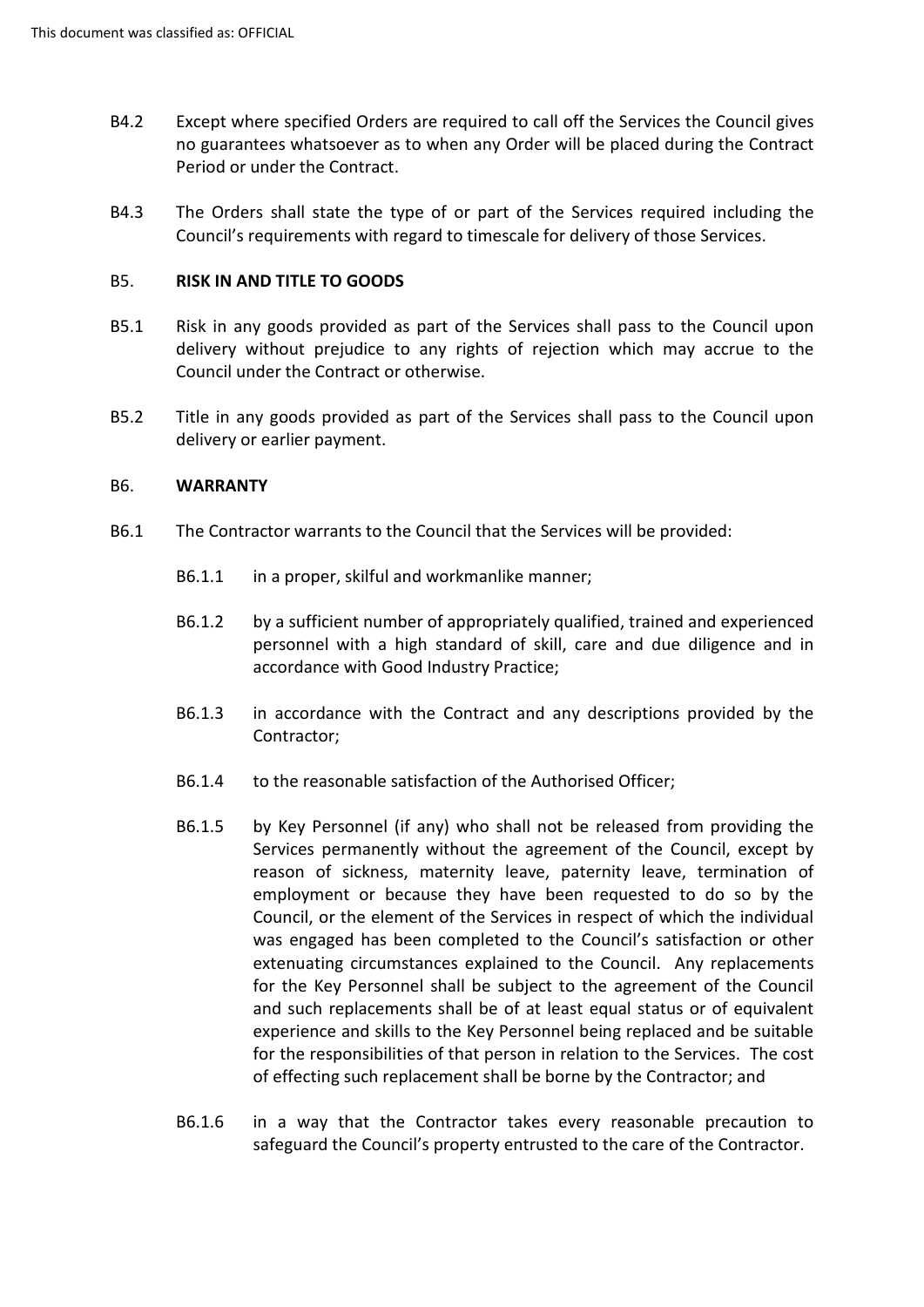- B6.2 The Contractor warrants to the Council that to the extent that any goods, equipment or consumables are provided as part of the Services they will:
	- B6.2.1 be free from defects in design, material and workmanship; and
	- B6.2.2 be so formulated, designed, constructed, finished and packaged as to be safe and without risk to health.
- Without prejudice to the Council's rights to terminate under clause D1 (Termination), if any of the Services supplied are not in accordance with the B6.3 Contract, the Council shall be entitled to:
	- B6.3.1 require the Contractor to provide replacement Services in accordance with the Contract as soon as reasonably practicable and in any event within fourteen (14) days of a request to do so; or
	- B6.3.2 subject to clause E2 (Indemnity and Liability) require repayment of the together with payment of any additional expenditure over and above the proportion of the Price which has been paid in respect of such Services Price reasonably incurred by the Council in obtaining replacement Services.

#### <span id="page-11-0"></span>B7. **CONTRACTOR'S EMPLOYEES**

- The Council reserves the right under the Contract to refuse to admit to, or to withdraw permission to remain on, any premises occupied by or on behalf of the B7.1 Council:
	- B7.1.1 any member of the Contractor's Employees; and/or
	- the Contractor B7.1.2 any person employed or engaged by a sub-contractor, agent or servant of

whose admission or continued presence would be, in the reasonable opinion of the Council, undesirable.

- When directed by the Council, the Contractor shall provide a list of the names and Council, specifying the capacities in which they are concerned with the Contract and B7.2 addresses of all persons (if any) who it is expected may require admission in connection with the Contract to any premises occupied by or on behalf of the giving such other particulars as the Council may reasonably desire.
- The Contractor's Employees, engaged within the boundaries of any of the Council's those relating to security arrangements) as may be in force from time to time for B7.3 premises, shall comply with such rules, regulations and requirements (including the conduct of personnel when at that establishment and when outside that establishment.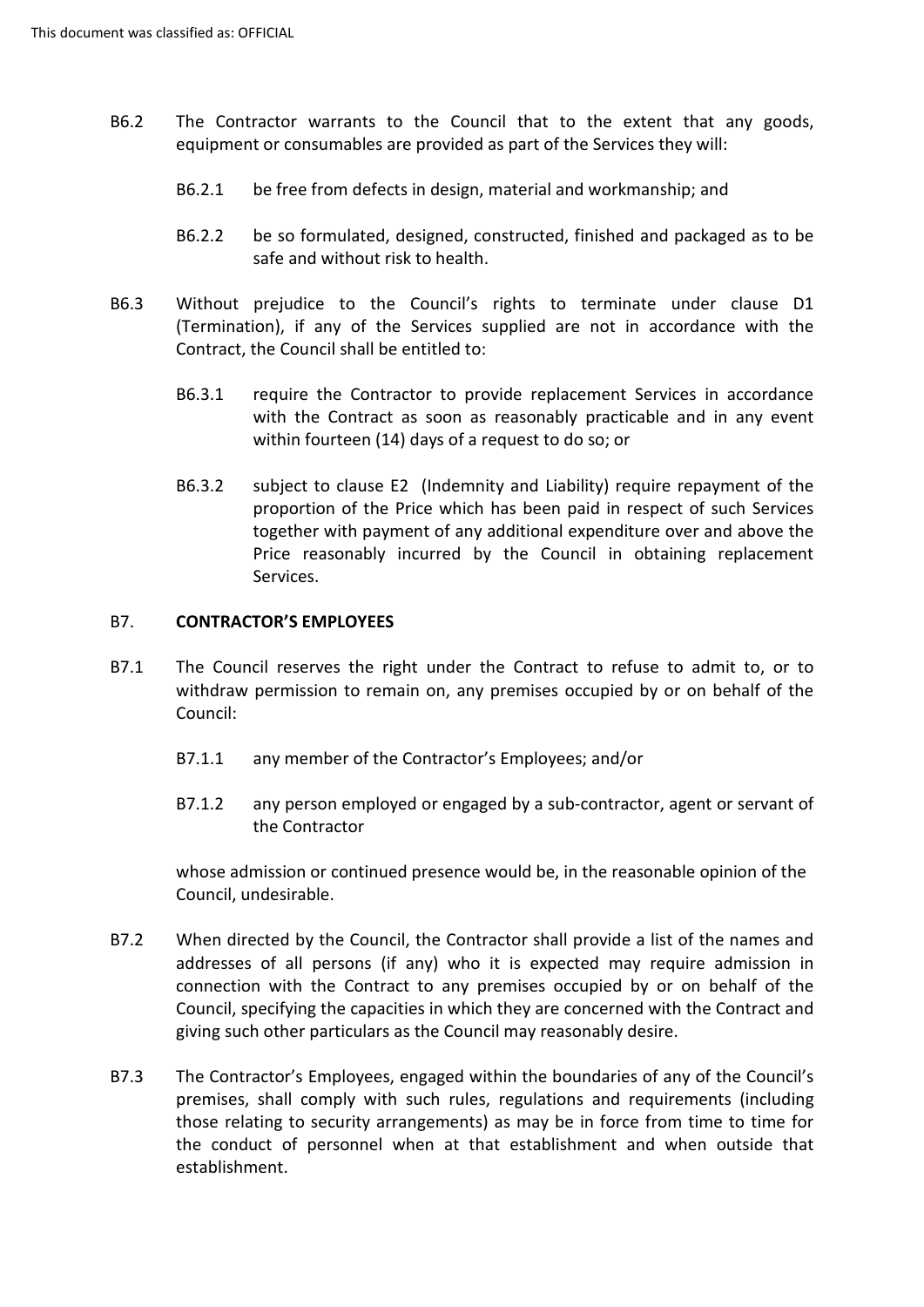- B7.4 The decision of the Council as to whether any person is to be refused access to any premises occupied by or on behalf of the Council shall be final and conclusive.
- B7.5 The Contractor shall replace any of the Contractor's Employees who the Council with the necessary training and skills to meet the requirements of the Services. reasonably decides have failed to carry out their duties with reasonable skill and care. Following the removal of any of the Contractor's Employees for any reason, the Contractor shall ensure such person is replaced promptly with another person
- B7.6 The Contractor shall bear the cost of or costs arising from any notice, instruction or decision of the Council under this clause.

## **PART C - PRICE AND PAYMENT**

## <span id="page-12-0"></span>C1. **PRICE AND PAYMENT**

- C1.1 The Council shall pay the Price for the Services to the Contractor.
- C1.2 The Contractor shall submit a single VAT invoice to the Council no later than seven (7) days after the end of each calendar month detailing the Services provided during ensure that only properly chargeable VAT is invoiced which shall be separately incorrectly then the Contractor shall be responsible for reimbursing the Council. the calendar month and the amount payable. The Contractor shall be responsible to accounted for, and where it is subsequently shown that VAT has been charged
- C1.3 Payment of any undisputed invoice will be made no later than thirty (30) days following the date of receipt of the invoice by the Council.
- Services at all or has provided the Services inadequately and any invoice relating to C1.4 The Council reserves the right to withhold payment of the relevant part of the Price without payment of interest where the Contractor has either failed to provide the such Services will not be paid unless or until the Services have been performed to the Council's satisfaction.
- per annum over the Co-operative Bank plc base rate from time to time. The Contractor is not entitled to suspend provision of the Services as a result of any C1.5 Any overdue sums will bear interest from the due date until payment is made at 4% overdue sums.
- liability of the Contractor to the Council (in either case howsoever arising and sums owing to the Contractor into any other currency or currencies in which the C1.6 The Council will be entitled but not obliged at any time or times without notice to the Contractor to set off any liability of the Council to the Contractor against any whether any such liability is present or future, liquidated or unliquidated and irrespective of the currency) and may for such purpose convert or exchange any obligations of the Council are payable under this Contract. The Council's rights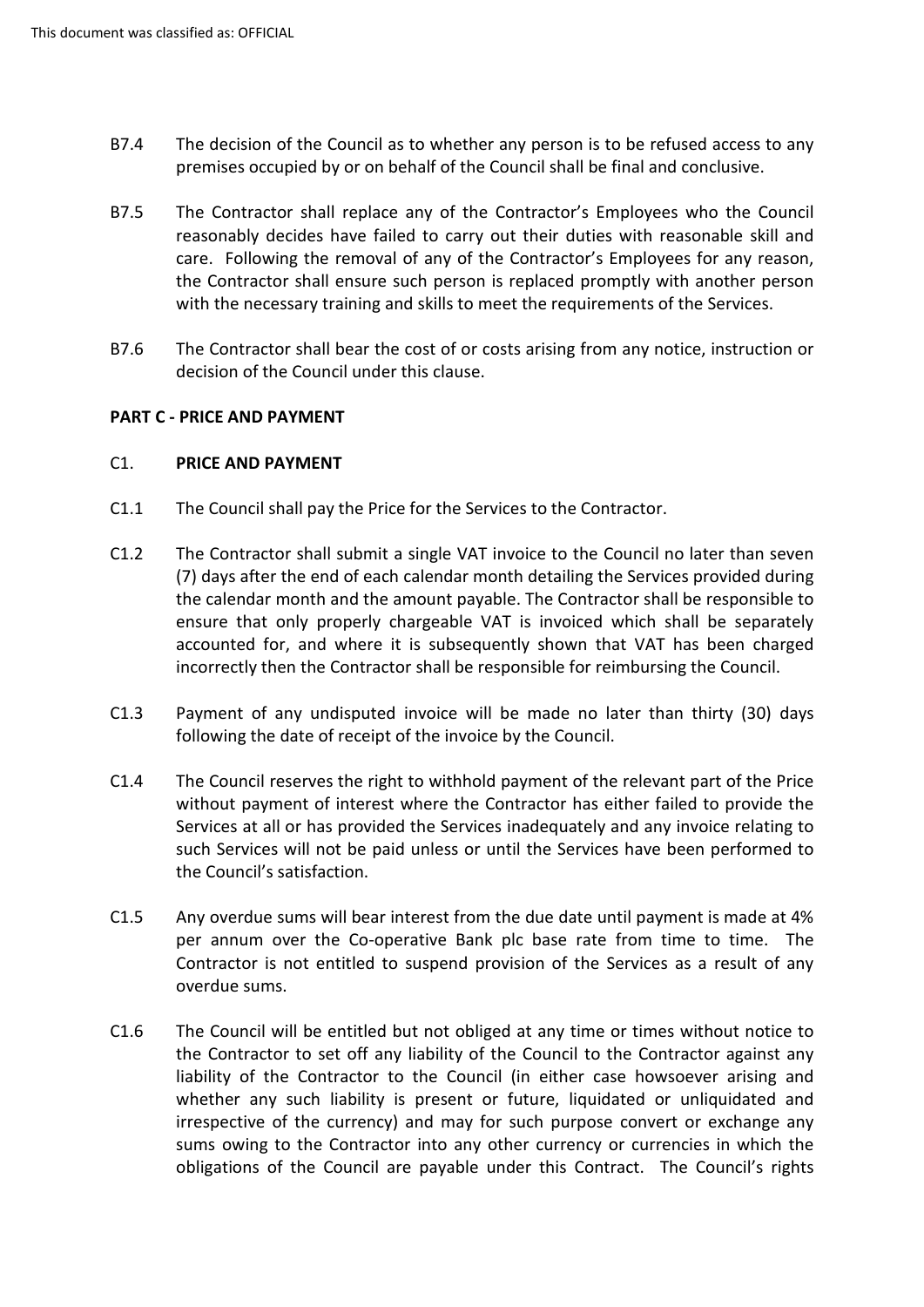under this clause will be without prejudice to any other rights or remedies available to the Council under this Contract or otherwise.

C1.7 Further details of payment, if any, are set out in the Pricing Schedule.

# **PART D - TERMINATION AND CONSEQUENCES OF TERMINATION**

#### <span id="page-13-0"></span>D1. **TERMINATION**

- D1.1 Subject to the provisions of clause H6 (Force Majeure) the Council may terminate the Contract with immediate effect by notice in writing to the Contractor on or at any time if:
	- Capacity Act 2005 or dies; or D1.1.1 the Contractor becomes bankrupt, insolvent, makes any composition with its creditors, has a deputy or equivalent appointed under the Mental
	- D1.1.2 the Contractor is convicted of a criminal offence; or
	- D1.1.3 the Contractor ceases or threatens to cease to carry on its business; or
	- D1.1.4 the Contractor has a change in Control which the Council believes will have a substantial impact on the performance of the Contract; or
	- D1.1.5 there is a risk or a genuine belief that reputational damage to the Council will occur as a result of the Contract continuing; or
	- period as may be specified by the Council after issue of a written notice D1.1.6 the Contractor is in breach of any of its obligations under this Contract that is capable of remedy and which has not been remedied to the satisfaction of the Council within 14 days, or such other reasonable specifying the breach and requesting it to be remedied; or
	- D1.1.7 there is a material or substantial breach by the Contractor of any of its obligations under this Contract which is incapable of remedy; or
	- D1.1.8 the Contractor commits persistent minor breaches of this Contract whether remedied or not.
- D1.2 The Council reserves the right to terminate the Contract in part in the case of termination under clauses D1.1.6, D1.1.7 and D1.1.8.
- Council has the right to terminate any individual Order or Orders or the whole D1.3 Where this Contract is subject to Orders as specified in the Contract Particulars the Contract under the provisions of this clause D1.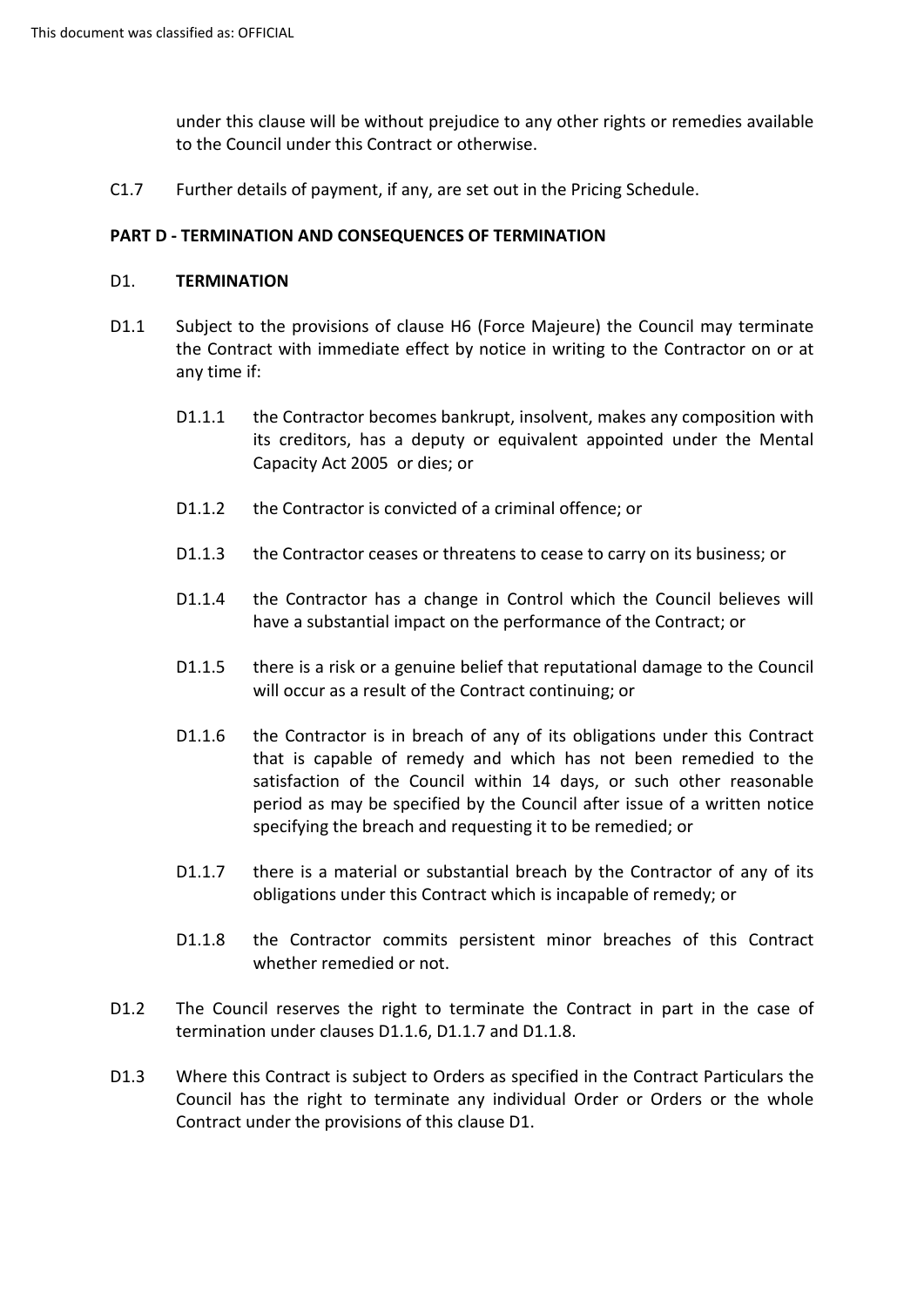at any time with or without notice except that it will give as much notice as possible D1.4 The Council reserves the right to terminate the Contract at will, in whole or in part, in the circumstances.

## <span id="page-14-0"></span>D2. **CONSEQUENCES OF TERMINATION**

- D2.1 If this Contract is terminated in whole or in part the Council shall:
	- D2.1.1 be liable to pay to the Contractor only such elements of the Price, if any, that have properly accrued in accordance with the Contract or the affected part of the Contract up to the time of the termination; and/or
	- D2.1.2 except for termination under clause D1.4, be entitled to deduct from any this Contract. Such loss or damage shall include the reasonable cost to the Council of the time spent by its officers in terminating the Contract and in making alternative arrangements for the supply of the Services or sum or sums which would have been due from the Council to the Contractor under this Contract or any other contract and to recover the same from the Contractor as a debt any sum in respect of any loss or damage to the Council resulting from or arising out of the termination of any parts of them; and/or
	- reasonable, direct and quantifiable costs reasonably incurred by the D2.1.3 where termination arises under clause D1.4, pay to the Contractor any Contractor due to early termination subject to the maximum liability provision in clause E2.4; and/or
	- D2.1.4 in the event that any sum of money owed by the Contractor to the Council to the Contractor (the Council's debt) under this Contract then Contractor's debt as a civil debt. Council (the Contractor's debt) exceeds any sum of money owed by the the Council shall, at its sole discretion, be entitled to deduct the Contractor's debt from any future Council's debt or to recover the
- D2.2 Upon the termination of the Contract for any reason, subject as otherwise provided in this Contract and to any rights or obligations which have accrued prior to termination, neither party shall have any further obligation to the other under the Contract.

## <span id="page-14-1"></span>D3. **DISPUTE RESOLUTION PROCEDURE**

- D3.1 If a dispute arises between the Council and the Contractor in connection with the Contract, the parties shall each use reasonable endeavours to resolve such dispute by means of prompt discussion at an appropriate managerial level.
- D3.2 If a dispute is not resolved within fourteen (14) days of referral under clause D3.1 then either party may refer it to the Chief Executive or appropriate nominated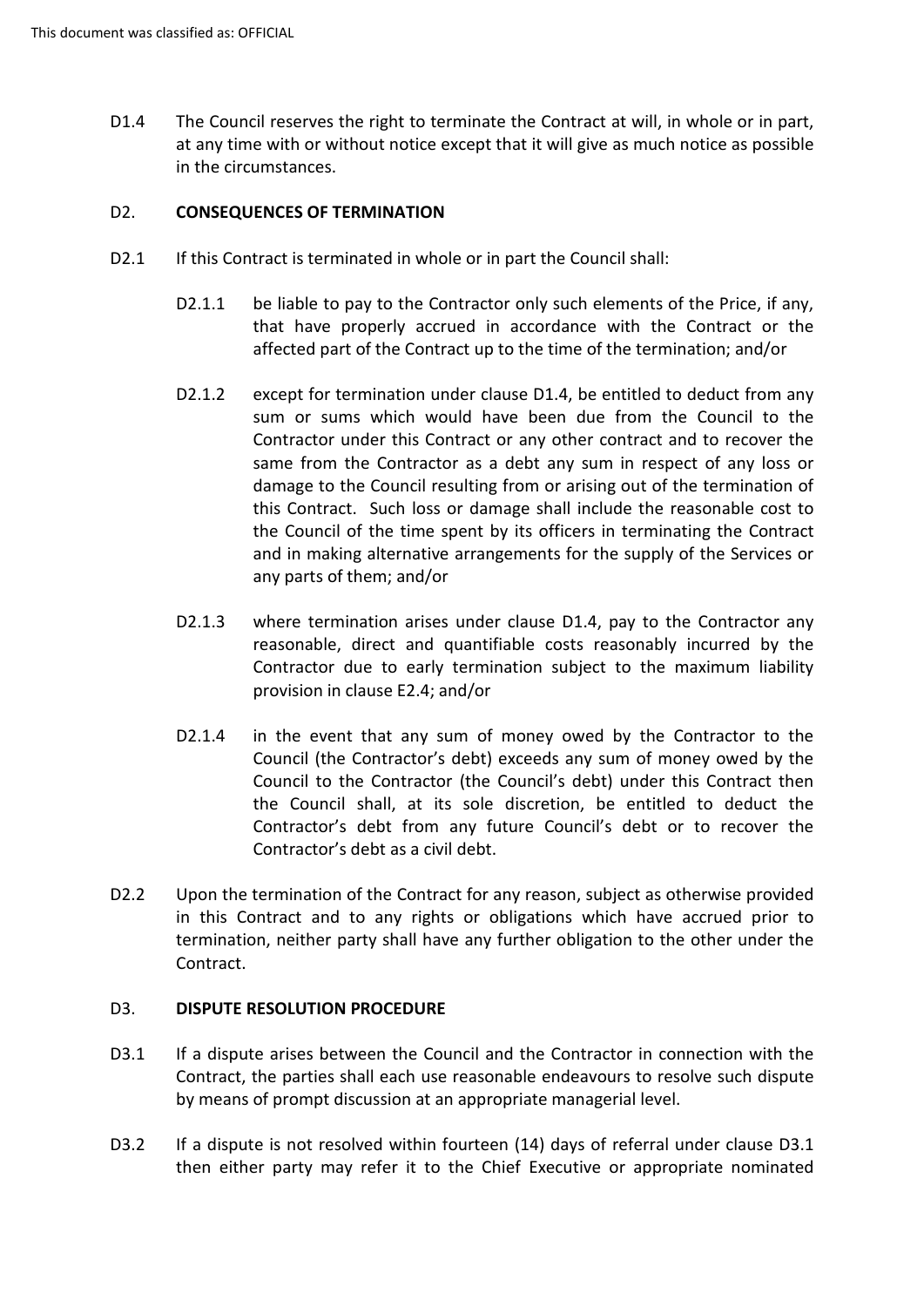officer of each party for resolution who shall meet for discussion within 14 days or longer period as the parties may agree.

- clauses D3.1 and D3.2, shall next be referred at the request of either party to a mediator appointed by agreement between the parties within 14 days of one party requesting mediation with the costs of mediation determined by the mediator. D3.3 Provided that both parties consent, a dispute not resolved in accordance with
- D3.4 Nothing in this clause shall preclude either party from applying at any time to the English courts for such interim or conservatory measures as may be considered appropriate.

## <span id="page-15-0"></span>D4. **SURVIVAL**

 D4.1 All obligations of either party accruing prior to the expiration or termination of this agreement shall survive the expiration or earlier termination of it and for the avoidance of doubt the following clauses will survive termination or expiry of the Termination), Clause E1 (Insurance), Clause E2 (Indemnity and Liability), Clause F1 of Information), Clause F4 (Record Keeping and Monitoring), Clause G4 (TUPE and Re-Tendering), Clause H4 (Severance), Clause H10 (Non Solicitation and Offers of Employment), Clause H12 (Law and Jurisdiction), Clause H13 (Data Protection and Contract: Clause B5 (Risk in and Title to the Goods), Clause D2 (Consequences of (Intellectual Property), Clause F2 (Confidentiality and Publicity), Clause F3 (Freedom UK GDPR) and Clause H15 (Liability Data Protection).

## **PART E - INSURANCE AND LIABILITIES**

## <span id="page-15-1"></span>E.1 **INSURANCE**

- E1.1. The Contractor shall maintain insurance necessary to cover any liability arising under the Contract as set out in the Contract Particulars.
- E1.2. The Contractor shall prior to the Commencement Date and on each anniversary of the Commencement Date and/or upon request provide evidence that all premiums relating to such insurances have been paid.
- Contractor the cost of such insurance together with a reasonable administration E1.3. If the Contractor does not maintain the necessary insurances under the Contract the Council may insure against any risk in respect of the default and may charge the charge.

## <span id="page-15-2"></span>E.2 **INDEMNITY AND LIABILITY**

- E2.1. Neither party seeks to exclude or limit its liability for:
	- E2.1.1. death or personal injury caused by its negligence (but will not be liable for death or personal injury caused by the other party's negligence);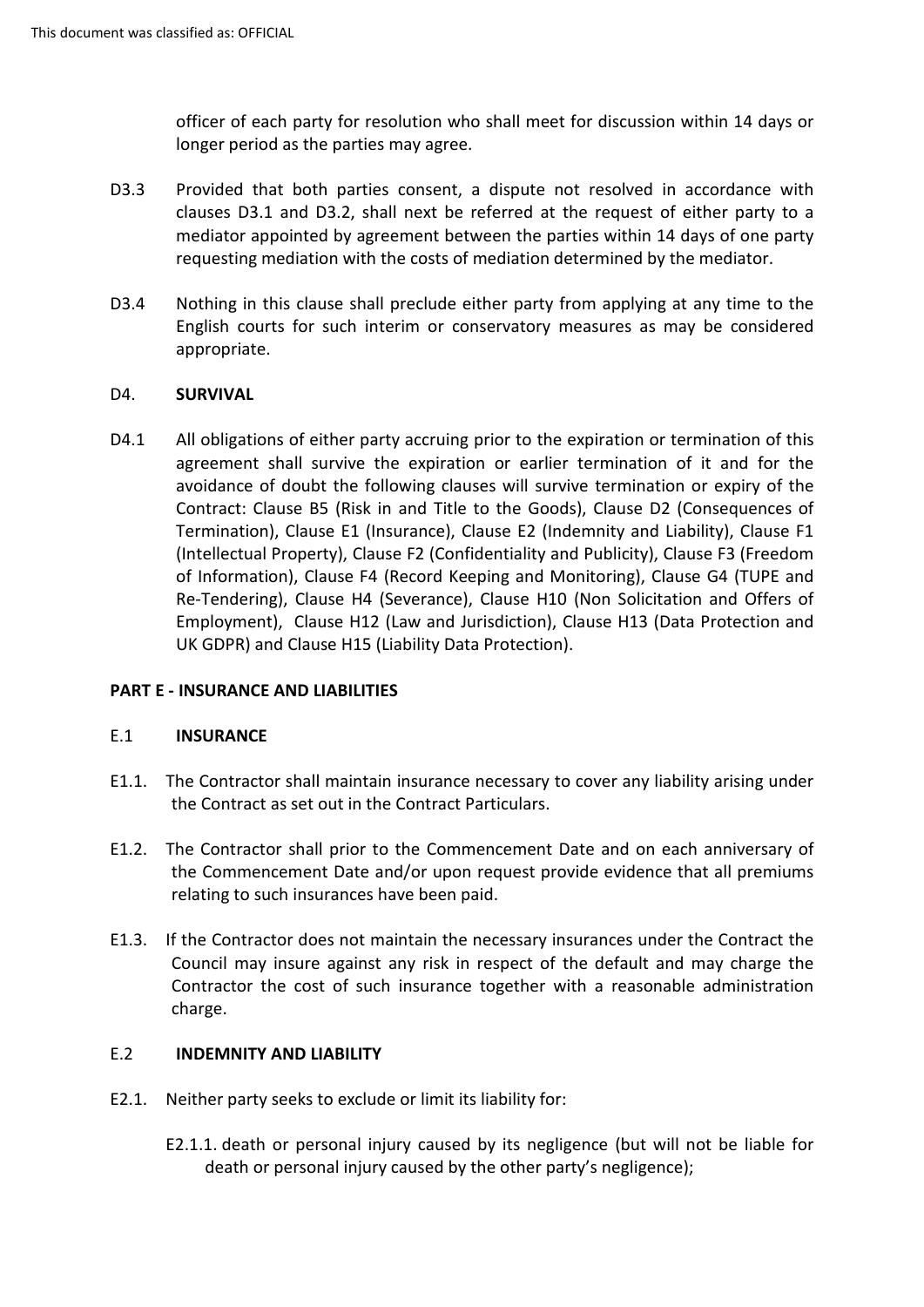- E2.1.2. fraudulent misrepresentation; or
- E2.1.3. any other matter in respect of which, as a matter of Law, liability cannot be excluded or limited.
- E2.2. Except as specifically provided, neither party shall in any event be liable to the other for any indirect or consequential loss (including loss of profit, loss of business opportunity, loss of business, loss of goodwill, loss of production and pure economic loss) however caused.
- liability for any direct loss of or damage to the real or personal property of the Council or any third party, including Intellectual Property Rights, or injury claimed by E2.3. Subject to E2.2 the Contractor shall indemnify the Council in full without limit of any third party and against all Liabilities awarded against or incurred by the Council (including legal expenses on an indemnity basis) arising from the Contractor's negligence, any defect or fault in the Services or any act or omission of the Contractor in delivering the Services.
- E2.4. Subject to clauses E2.1 and E2.2, the Council's liability to the Contractor under the Contract whether in contract, tort (including negligence) or otherwise shall be limited to 125% of the proportion of the Price which is paid and payable at the time that the liability arises.

## **PART F - PROTECTION OF INFORMATION**

## <span id="page-16-0"></span>F1. **INTELLECTUAL PROPERTY**

- F1.1 All Intellectual Property Rights in any specifications, instructions, plans, data, drawings, databases, patents, patterns, models, designs or other material:
	- F1.1.1 provided to the Contractor by the Council shall remain the property of the Council;
	- F1.1.2 prepared by or for the Contractor specifically for the use, or intended use, in relation to the performance of the Contract shall belong to the Council subject to any exceptions set out in the Contract Particulars.
- F1.2 The Contractor shall obtain necessary approval before using any material, in the Intellectual Property Rights grant to the Council a non-exclusive licence, or if the Council an authorised sub-licence, to use, reproduce, and maintain the Intellectual irrevocable, shall include the right to sub-license, transfer, novate or assign to other Councils, the replacement Contractor or to any other third party providing services relation to the performance of the Contract which is or may be subject to any third party Intellectual Property Rights. The Contractor shall procure that the owner of Contractor is itself a licensee of those rights, the Contractor shall grant to the Property Rights. Such licence or sub-licence shall be non-exclusive, perpetual and to the Council, and shall be granted at no cost to the Council.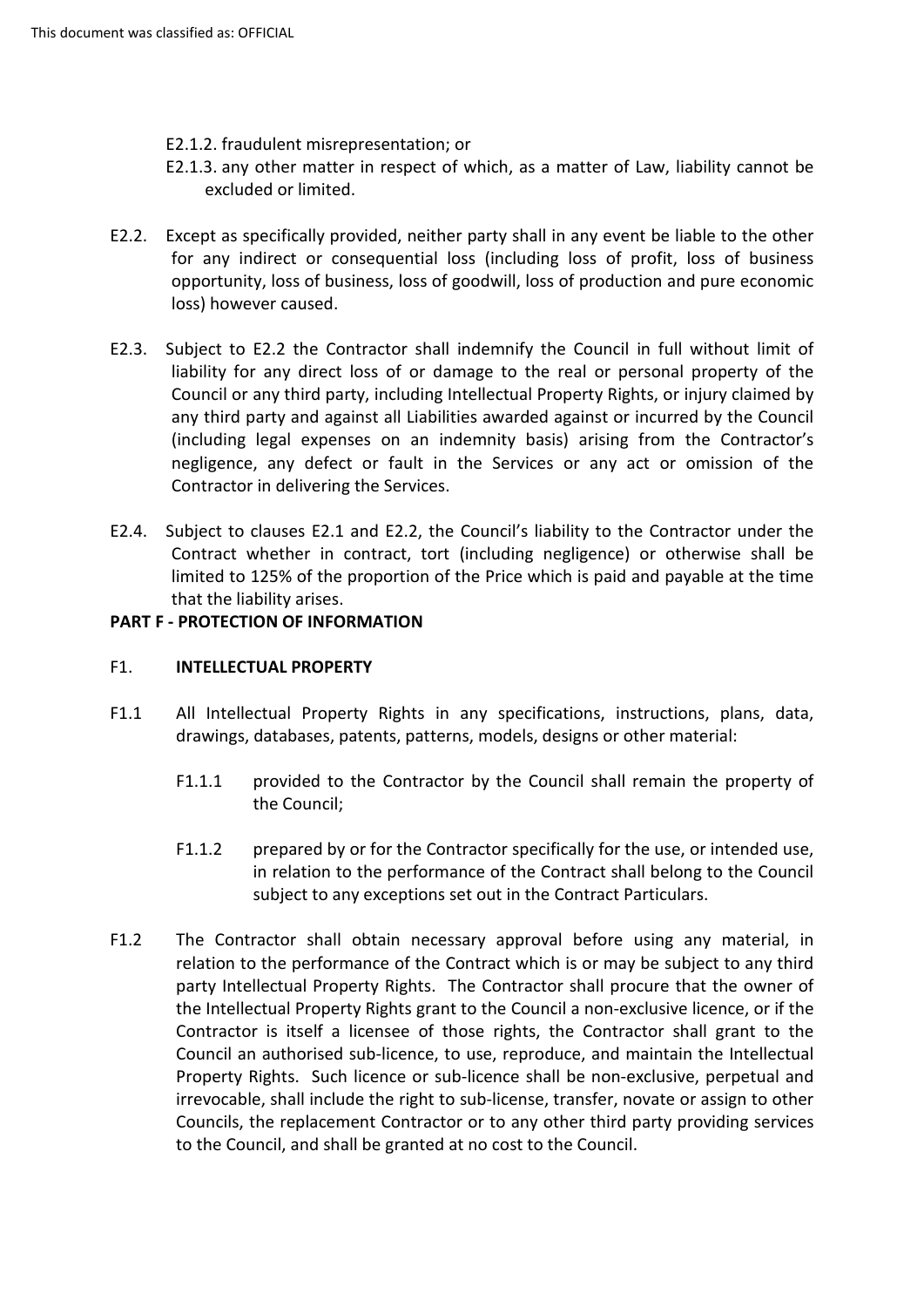- F1.3 It is a condition of the Contract that the Services will not infringe any Intellectual limitation the Council against all Liabilities which the Council may suffer or incur as a Property Rights of any third party and the Contractor shall during and after the Contract Period on written demand indemnify and keep indemnified without result of or in connection with any breach of this clause, except where any such claim relates to the act or omission of the Council.
- F1.4 At the termination of the Contract the Contractor shall at the request of the Council immediately return to the Council all materials, work or records held in relation to the Services, including any back-up media.

## <span id="page-17-0"></span>F2. **CONFIDENTIALITY AND PUBLICITY**

- F2.1 Any documents provided by the Council and information which the Contractor may acquire as a result of the Contract shall to the extent that they are not in the public domain or required to be disclosed by operation of Law remain confidential to the Council and shall not be disclosed disposed of or used for any purpose without prior written consent from the Council.
- returned to the Council at the end of the Contract. F2.2 All Confidential Information provided by the Council to the Contractor shall be
- F2.3 Without prejudice to the Council's obligations under the FOIA or EIR, neither party in any way, except with the written consent of the other party (such consent not to shall make any press announcements or publicise the Contract or any part thereof be unreasonably withheld or delayed).
- F2.4 Both parties shall take all reasonable steps to ensure the observance of the provisions of this clause by all of their servants, Employees, sub-contractors, agents, professional advisors and consultants.

## <span id="page-17-1"></span>F3. **FREEDOM OF INFORMATION**

- duties under the Acts, it may be required to disclose information forming part of the discretion to apply or not to apply any exemptions under the Acts. F3.1 The Council is subject to the FOIA and the EIR ("the Acts"). As part of the Council's Contract to anyone who makes a reasonable request. The Council has absolute
- requirements under the Acts and in so doing will comply with any timescale notified F3.2 The Contractor shall assist and cooperate with the Council (at the Contractor's expense) to enable the Council to comply with the information disclosure to it by the Council.

## <span id="page-17-2"></span>F4. **RECORD KEEPING AND MONITORING**

F4.1 In order to assist the Council in its record keeping and monitoring requirements including auditing and National Audit Office requirements, the Contractor shall keep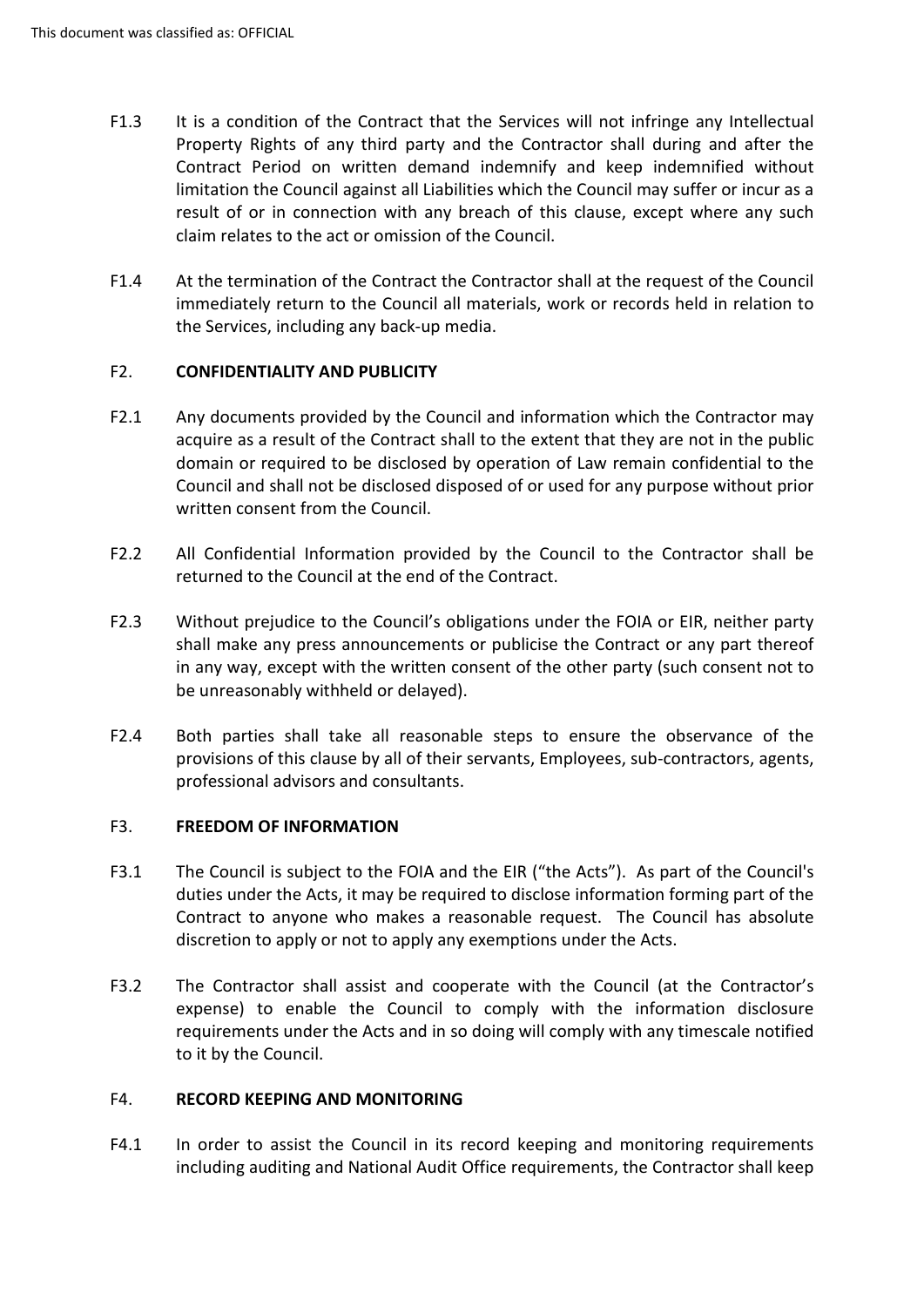and maintain for six (6) years (or such longer time period required in accordance expenditure reimbursed by the Council, and all payments made by the Council. The access to (and copies of) those records as may be required by the Council in with any specific legislation) after the Contract has been completed, full and accurate records of the Contract including the Services supplied under it, all Contractor shall on request allow the Council or the Council's representatives such connection with the Contract.

F4.2 The Contractor will at its own cost, provide any information that may be required by the Council to comply with the Council's procedures for monitoring of the Contract.

## **PART G - STATUTORY OBLIGATIONS**

## <span id="page-18-0"></span>G1. **HEALTH AND SAFETY**

G1.1 The Contractor shall comply with all health and safety legislation in force and all health and safety policies of the Council.

## <span id="page-18-1"></span>G2. **CORPORATE REQUIREMENTS**

- G2.1 The Contractor shall comply with all obligations under the HRA.
- G2.2 The Contractor shall comply with all Council policies and rules, such as, but not limited to:
	- G2.2.1 equality and diversity policies;
	- G2.2.2 sustainability;
	- G2.2.3 information security rules;
	- G2.2.4 whistleblowing and/or confidential reporting policies; and
	- the performance of the Services. G2.2.5 all site rules relevant to the fulfilment of the Contractor's obligations in
- G2.3 The Contractor shall not unlawfully discriminate within the meaning and scope of any law, enactment, order, or regulation relating to discrimination (whether age, race, gender, religion, disability, sexual orientation or otherwise) in employment.
- of the Employees to work in the United Kingdom. G2.4 The Contractor shall comply with all relevant legislation relating to its Employees however employed including (but not limited to) the compliance in law of the ability
- G2.5 If the Contractor has a finding against it relating to its obligations under clause G2.4 it will provide the Council with: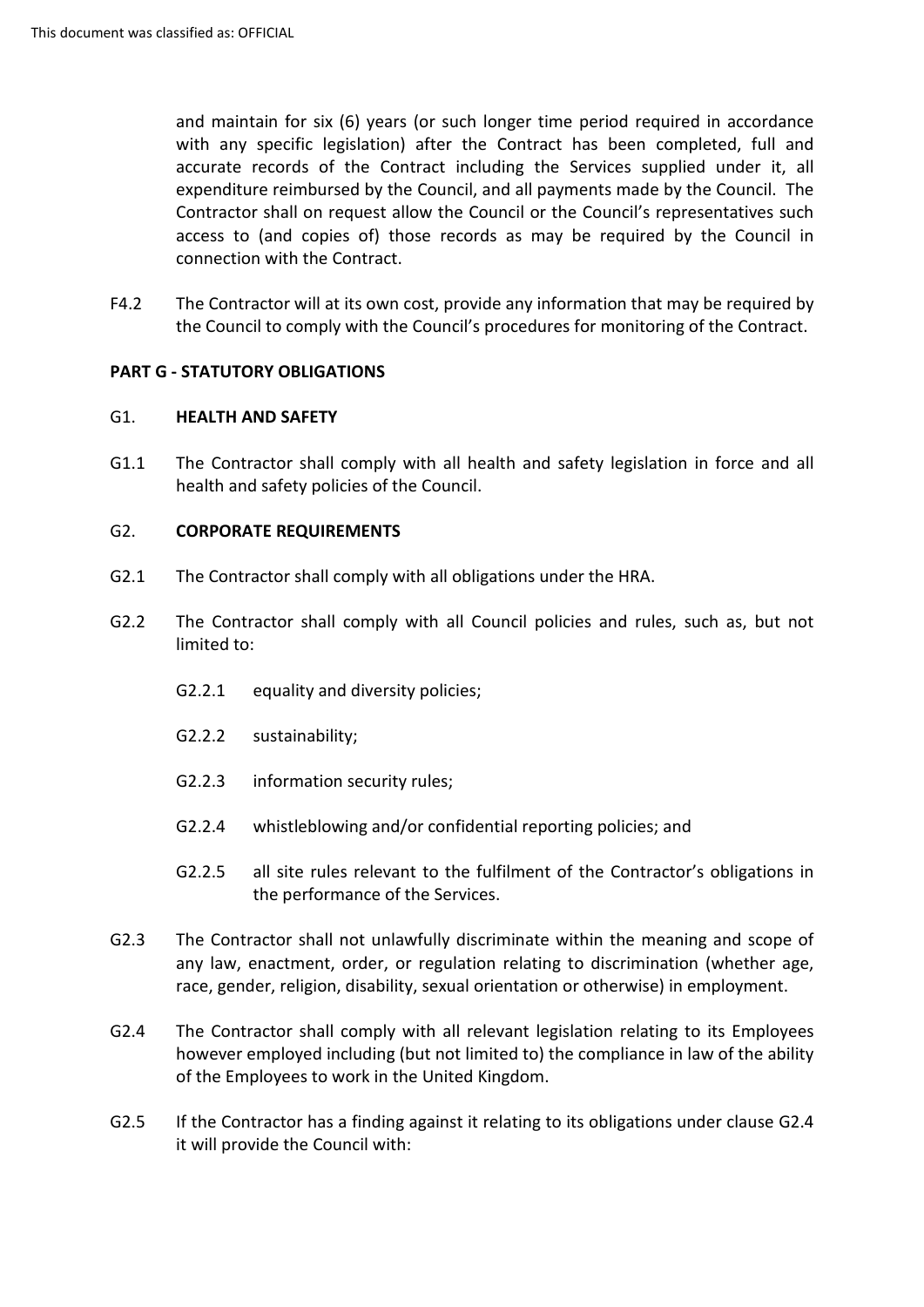- G2.5.1 details of the finding; and
- G2.5.2 the steps the Contractor has taken to remedy the situation.

## <span id="page-19-0"></span>G3. **LAW AND CHANGE IN LAW**

- G3.1 The Contractor shall comply at all times with the Law in its performance of the Contract.
- G3.2 On the occurrence of a Change in Law which has a direct effect upon the Price the parties shall meet within fourteen (14) days of the Contractor notifying the Council and any change in the Price as a result following the principle that this clause is not intended to create an artificial cushion from market forces for the Contractor. If the parties, within fourteen (14) days of this meeting, have not agreed the occurrence of the Change in Law to consult and seek to agree the effect of the Change in Law or the impact of the Change in Law, either party may refer the matter to dispute resolution in accordance with clause D3.
- G3.3 Any agreed additional sums payable as a result of the operation of clause G3.2 shall be included in the Price. For the avoidance of doubt nothing in this Contract is intended to allow the Contractor double recovery of any increase in costs.

#### <span id="page-19-1"></span>G4. **TUPE AND RE-TENDERING**

- G4.1 In the event of expiry or termination of this Contract or whenever reasonably relation to the Employees including but not limited to, providing employee liability information as required under Regulation 11 of TUPE. requested by the Council in preparation for tendering arrangements the Contractor will provide the Council with such assistance as the Council may require and provide at no cost to the Council any information the Council (whether on its own account or on behalf of any potential or confirmed Replacement Contractor) may request in
- will secure all necessary consents from relevant Employees in order to do this. G4.2 The Contractor authorises the Council to pass any information supplied to any Replacement Contractor or potential Replacement Contractor and the Contractor
- G4.3 The Contractor will keep the Council and any Replacement Contractor indemnified in full against all Liabilities arising directly or indirectly in connection with any breach of this clause or inaccuracies in or omissions from the information provided.

## **PART H - GENERAL PROVISIONS**

## <span id="page-19-2"></span>H1. **CONTRACT VARIATION**

H1.1 Subject to clause H1.2, no variation or modification to the Contract is valid unless it is in writing and signed by the Council and the Contractor.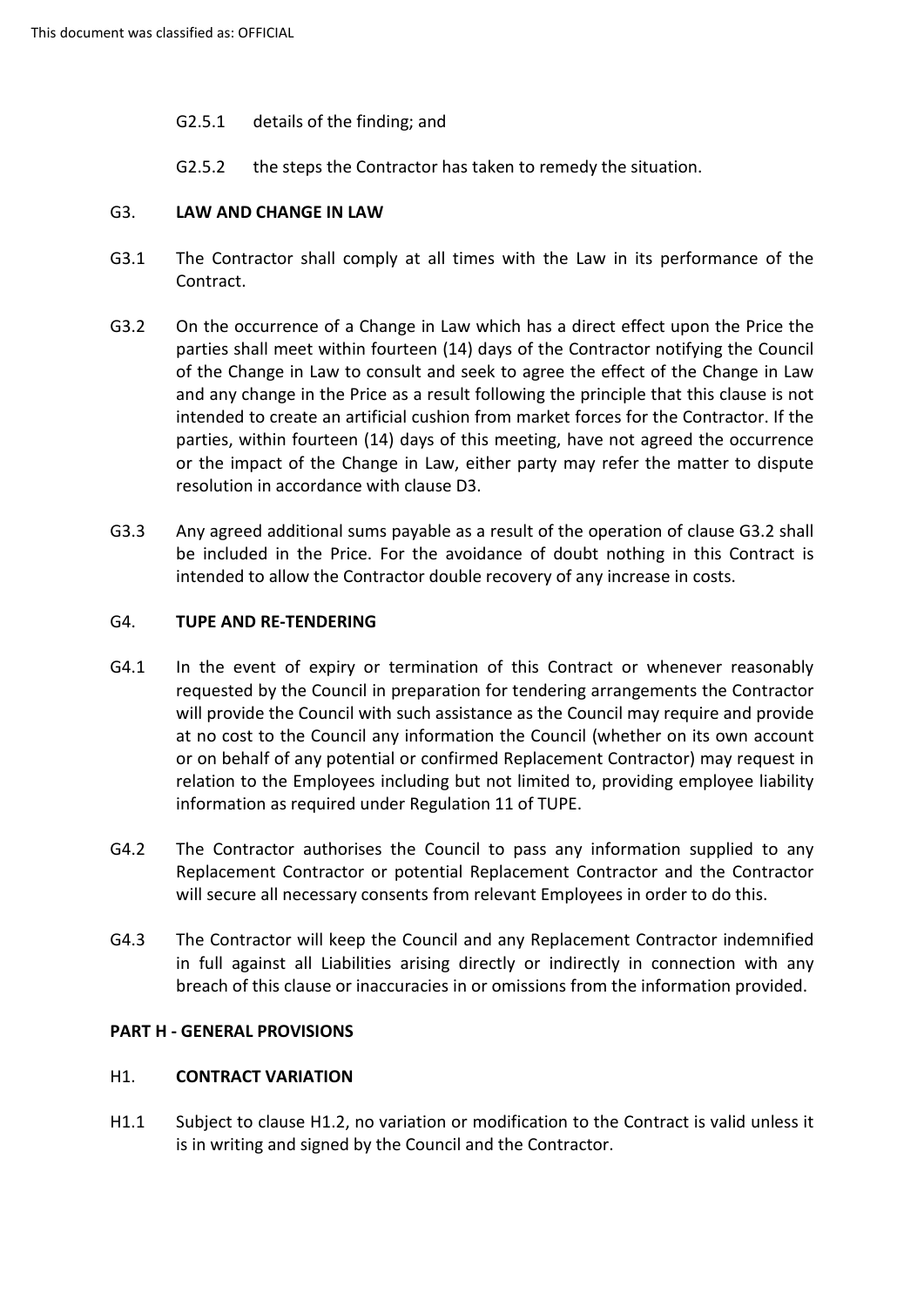urgency orally (provided the Council confirms oral instructions in writing as soon as accordance with revised Delivery Instructions. The Contractor shall charge for the impact of the variation order in accordance with the rates and prices used to H1.2 The Council shall be entitled to issue to the Contractor in writing or, in case of it is practicable), variation orders requiring the addition, suspension, reduction or cessation of provision of any Services and/or the provision of emergency Services in calculate the Price in the Tender.

## <span id="page-20-0"></span>H2. **THIRD PARTY RIGHTS**

 and permitted assignees. Any rights of any person to enforce the terms of this H2.1 This Contract is enforceable by the original parties to it, by their successors in title Contract pursuant to The Contracts (Rights of Third Parties) Act 1999 are excluded.

## <span id="page-20-1"></span>H3. **NO WAIVER**

- this Contract or to require performance by the other party of any of the provisions H3.1 Failure by either party at any time to enforce any one or more of the provisions of shall not constitute or be construed as a waiver of the provision or of the right at any time subsequently to enforce all terms and conditions of this Contract nor affect the validity of the Contract or any part of it or the right of the parties to enforce any provision in accordance with its terms.
- H3.2 No waiver of any of the provisions of this Contract shall be effective unless it is expressed to be a waiver in writing and communicated in accordance with clause A3 (Notices).

## <span id="page-20-2"></span>H4. **SEVERANCE**

 competent jurisdiction to be invalid or unenforceable in any way, such invalidity H4.1 If any provision of the Contract shall become or shall be declared by any court of shall not impair or affect any other provision all of which shall remain in full force and effect.

## <span id="page-20-3"></span>H5. **ASSIGNMENT, SUB-CONTRACTING AND RESPONSIBILITY**

- H5.1 Subject to any express provision of this Contract, the Contractor shall not without the prior written consent of the Council, assign all or any benefit, right or interest under this Contract or sub-contract the provision of the Services.
- H5.2 The Council shall be entitled to:
	- H5.2.1 assign, novate or dispose of its rights and obligations under this Contract either in whole or part to any contracting authority (as defined in The Public Contracts Regulations 2015; or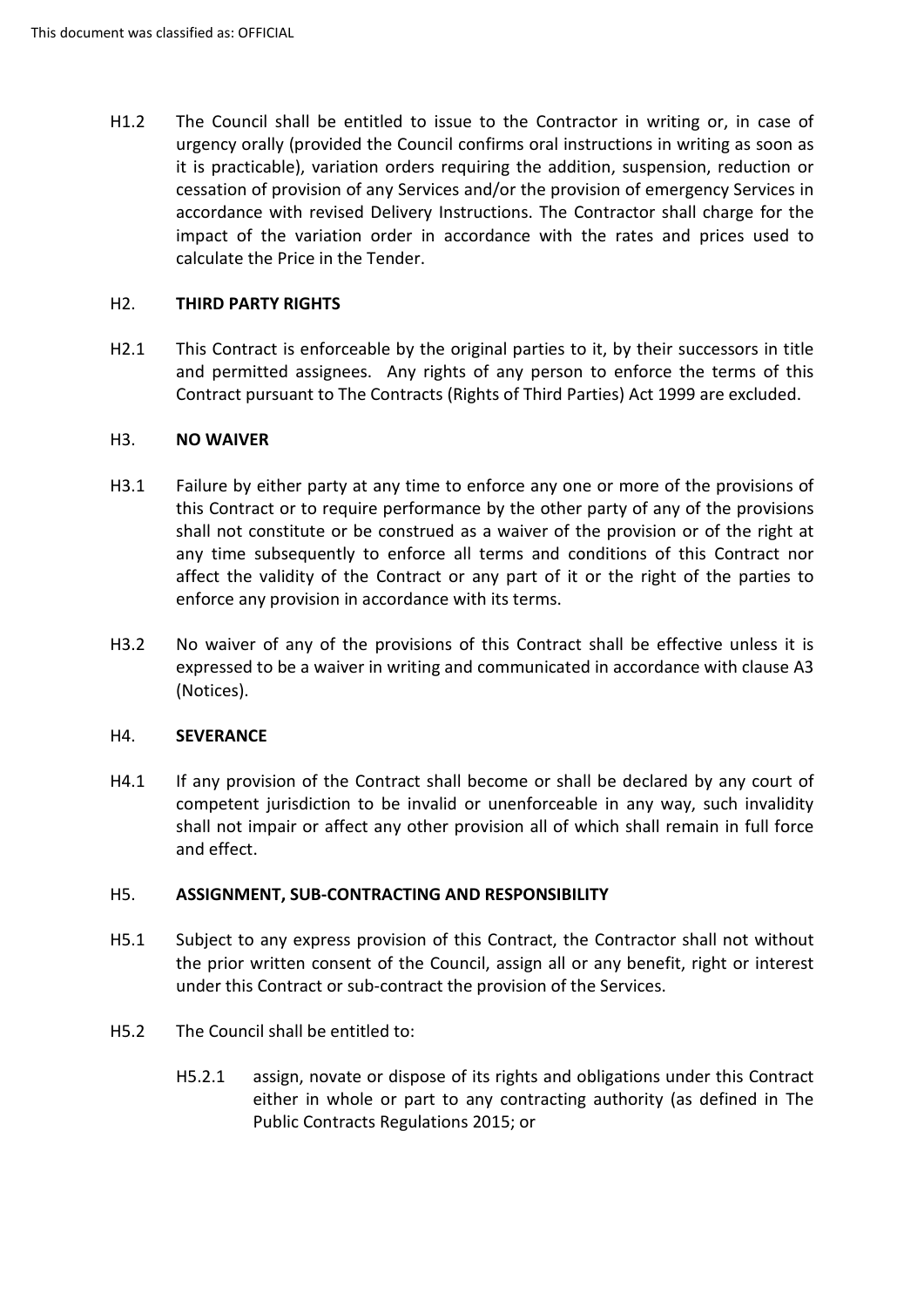- H5.2.2 transfer, assign or novate its rights and obligations where required by Law.
- H5.3 The Contractor shall remain responsible and liable for the acts and omissions of any other members of a consortium arrangement, sub-contractors, servants, agents and Employees as though they were its own.

## <span id="page-21-0"></span>H6. **FORCE MAJEURE**

- if such failure results from Force Majeure. H6.1 Neither party shall be liable for failure to perform its obligations under the Contract
- the Council shall be entitled to, totally or partially, suspend the date or dates for delivery of the Services until the circumstances of the Force Majeure have ceased. H6.2 If the Council or the delivery location is affected by circumstance of Force Majeure, The suspension shall not give rise to any claim by the Contractor against the Council nor entitle the Contractor to terminate the Contract.
- H6.3 Industrial action by, or illness or shortage of the Contractor's Employees, agents or subcontractors, failure or delay by any of the Contractor's suppliers to supply goods, components, services or materials and breach of the Contractor's warranties under clause B6 shall not be regarded as an event of Force Majeure.
- H6.4 If the event of Force Majeure continues for more than two (2) months either party may give written notice to the other to terminate the Contract immediately or on a set termination date.
- any liability to the other except that any rights and liabilities which accrued prior to H6.5 If the Contract is terminated in accordance with clause H6.4 neither party will have termination will continue to exist.

## <span id="page-21-1"></span>H7. **INDUCEMENTS**

- inducement or reward for doing, any act in relation to the obtaining or execution of the Contract or any other contract with the Council, or for showing or refraining such contract. The attention of the Contractor is drawn to the criminal offences under the Bribery Act 2010. H7.1 The Contractor shall not offer or give, or agree to give, to any employee, agent, servant or representative of the Council any gift or consideration of any kind as an from showing favour or disfavour to any person in relation to the Contract or any
- H7.2 The Contractor warrants that it has not paid commission nor agreed to pay any commission to any Employee or representative of the Council by the Contractor or on the Contractor's behalf.
- H7.3 Where the Contractor engages in conduct prohibited by clauses H7.1 and H7.2 in relation to this or any other contract with the Council, the Council has the right to: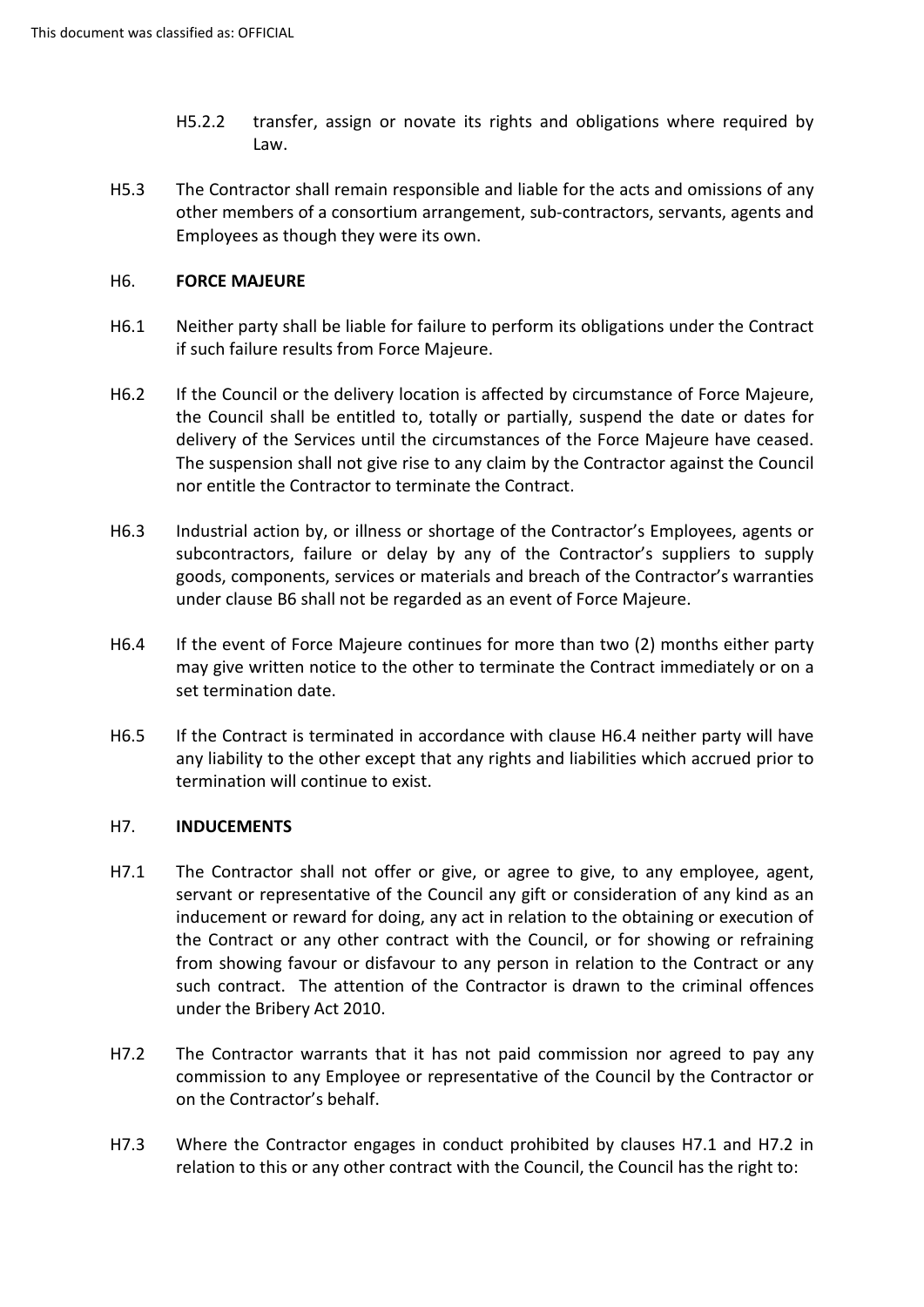- the cost reasonably incurred by the Council of making other arrangements for the provision of the Services and any additional expenditure incurred by the Council throughout the remainder of the H7.3.1 terminate the Contract and recover from the Contractor the amount of any loss suffered by the Council resulting from the termination, including Contract Period; or
- H7.3.2 recover in full from the Contractor any other loss sustained by the Council in consequence of any breach of this clause whether or not the Contract has been terminated.

## <span id="page-22-0"></span>H8. **COSTS AND EXPENSES**

 with the negotiation, preparation, execution, completion and implementation of H8.1 Each of the parties will pay their own costs and expenses incurred in connection this Contract.

## <span id="page-22-1"></span>H9. **NO AGENCY OR PARTNERSHIP**

 H9.1 Nothing contained in this Contract, and no action taken by the parties pursuant to partnership, joint venture, principal and agent or employer and employee. Neither party has, nor may it represent that it has, any authority to act or make any commitments on the other party's behalf. this Contract, will be deemed to constitute a relationship between the parties of

## <span id="page-22-2"></span>H10. **NON SOLICITATION AND OFFERS OF EMPLOYMENT**

- H10.1 The Contractor agrees that it will not, without the prior written consent of the on behalf of, any other person and whether as a principal, shareholder, director, Council, whether directly or indirectly, and whether alone or in conjunction with, or Employee, agent, consultant, partner or otherwise during the Contract Period or for a period of 12 months following termination of this Contract:
	- H10.1.1 solicit or entice, or endeavour to solicit or entice, away from the Council, any person directly related to the Services employed in a senior capacity in a managerial, supervisory, technical, sales or administrative capacity by, or who is or was a consultant to, the Council at the date of the termination of this Contract or at any time during the period of one month immediately preceding the date of termination; or
	- H10.1.2 attempt, or knowingly assist or procure any other person to do the above.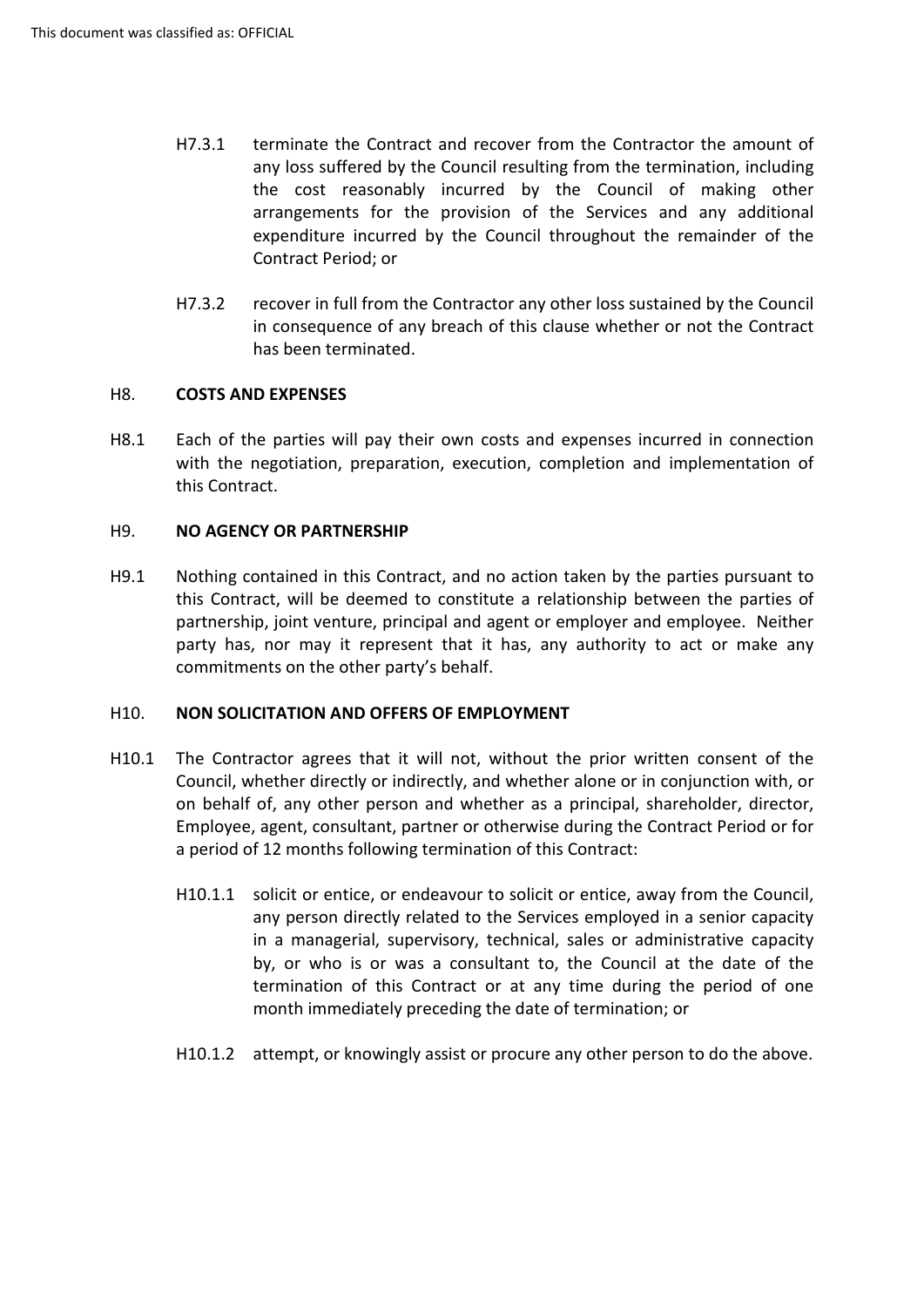## <span id="page-23-0"></span>H11. **INSPECTION OF CONTRACTOR'S PREMISES**

 H11.1 The Contractor shall permit the Council to make any inspections or tests which may reasonably be required in respect of the Contractor's premises in relation to the Contract.

#### <span id="page-23-1"></span>H12. **LAW AND JURISDICTION**

 H12.1 This Contract shall be governed by the laws of England and shall be subject to the exclusive jurisdiction of the English courts.

#### <span id="page-23-2"></span>H13. **DATA PROTECTION AND UK GDPR**

- provision of the Services) comply with any requirements under Data Protection H13.1 The Contractor shall (and shall procure that any of its Employees involved in the Legislation.
- H13.2 The following additional definitions shall apply to clauses H13 H15;

**Party**: a Party to this Agreement

**Agreement**: this contract;

 its obligations under this Agreement **Contractor Personnel:** means all directors, officers, employees, agents, consultants and contractors of the Contractor and/or of any Sub-Contractor engaged in the performance of

 **Data Protection Legislation:** (i) UK GDPR as established by the European Union Act 2018 (ii) The Data Protection, Privacy and Electronic Communications (Amendments etc.) (EU Exit) Regulations 2019; ; (iii) the DPA 2018 (iv) all applicable Law about the processing of personal data and privacy.

**Data Protection Impact Assessment**: an assessment by the Controller of the impact of the envisaged processing on the protection of Personal Data.

**Controller , Processor , Processing , Data Subject , Personal Data , Special Categories of Personal Data , Personal Data Breach , Data Protection Officer:** take the meaning given in the UK GDPR.

 **Data Loss Event :** any event that results, or may result, in unauthorised access to Personal Data held by the Contractor under this Agreement, and/or actual or potential loss and/or destruction of Personal Data in breach of this Agreement, including any Personal Data Breach.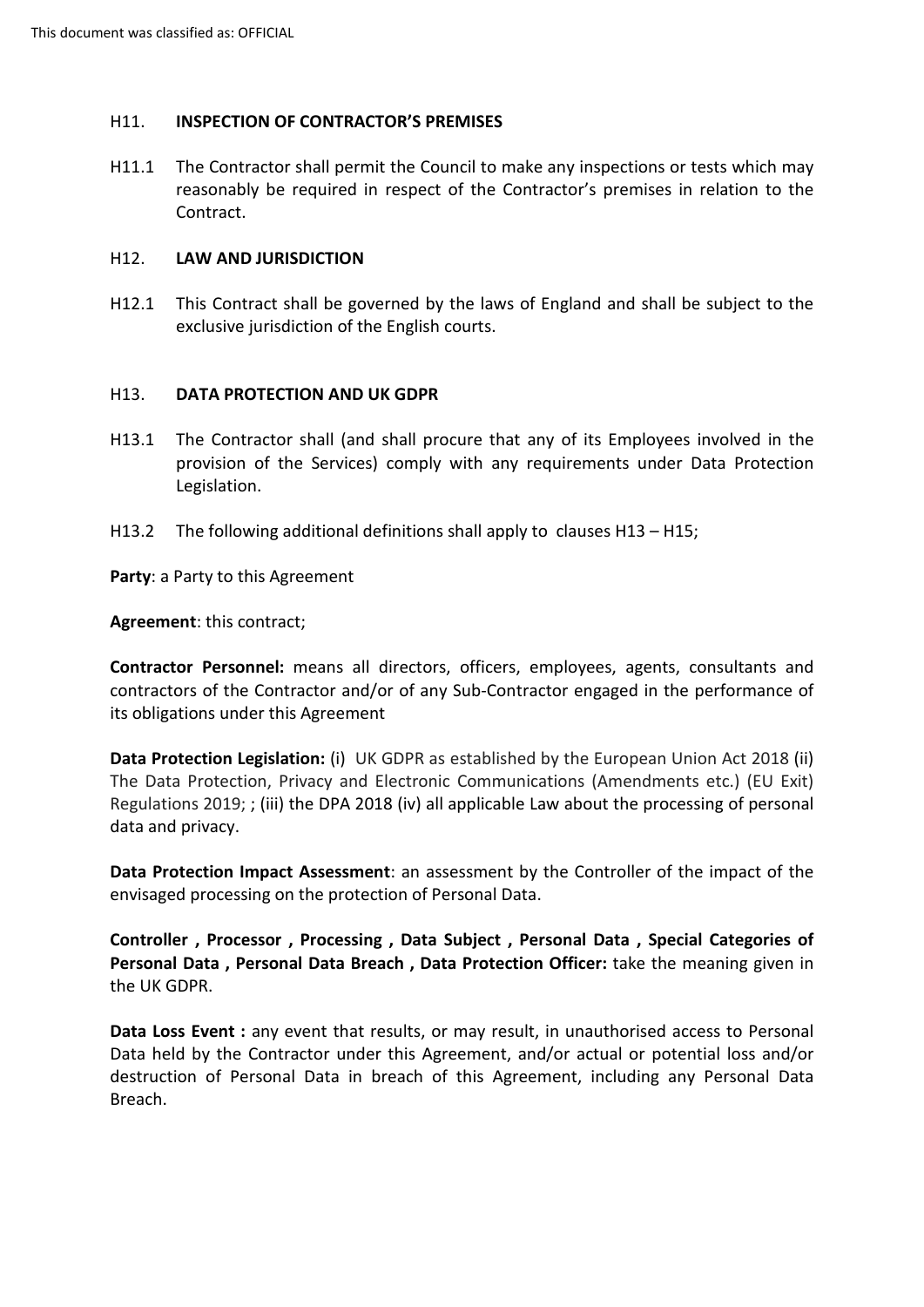Personal Data. **Data Subject Access Request:** a request made by, or on behalf of, a Data Subject in accordance with rights granted pursuant to the Data Protection Legislation to access their

**DPA 2018:** Data Protection Act 2018

 Act 2018 **UK GDPR**: the UK General Data Protection Regulation as established by the European Union

**Law Enforcement Processing:** processing defined in Part 3 of the Data Protection Act 2018 brought the EU Law Enforcement Directive EU2016/680 into UK law.

 include: pseudonymising anonymising and encrypting Personal Data, ensuring confidentiality, integrity, availability and resilience of systems and services, ensuring that availability of and access to Personal Data can be restored in a timely manner after an **Protective Measures :** appropriate technical and organisational measures which may incident, and regularly assessing and evaluating the effectiveness of the such measures adopted by it as further specified in the Agreement (including the Contract Particulars)

**Sub-processor :** any third Party appointed to process Personal Data on behalf of the Contractor related to this Agreement

- H13.3 The Parties acknowledge that for the purposes of the Data Protection Legislation, this clause applies where the Contractor is Processing Personal Data on behalf of the Council and shall be of no effect where the Contractor is acting as a Data Controller (including as a Joint Controller) under Data Protection LegislationWhere the Contractor is Processing Personal Data on behalf of the Council the only Processing that the Contractor is authorised to do is listed in the Contract Particulars and the Agreement by the Council and may not be determined by the Contractor.
- H13.4 The Contractor shall process the Personal Data only to the extent, and in such a manner, as is necessary for the provision of the Services or as is required by Law or any Regulatory Body; including that it shall;
	- H13.4.1 Implement measures to protect the Personal Data against unauthorised destruction or damage to the Personal Data and having regard to the nature of the Personal Data which is to be protected; or unlawful processing and against accidental loss, destruction, damage, alteration or disclosure as appropriate to the harm which might result from any unauthorised or unlawful processing, accidental loss,
	- H13.4.2 Take every reasonable precaution to ensure that Personal Data is divulged only to Contractor Personnel where necessary for the provision of the Service and only to the extent essential to each Employee's role in the provision of the Service;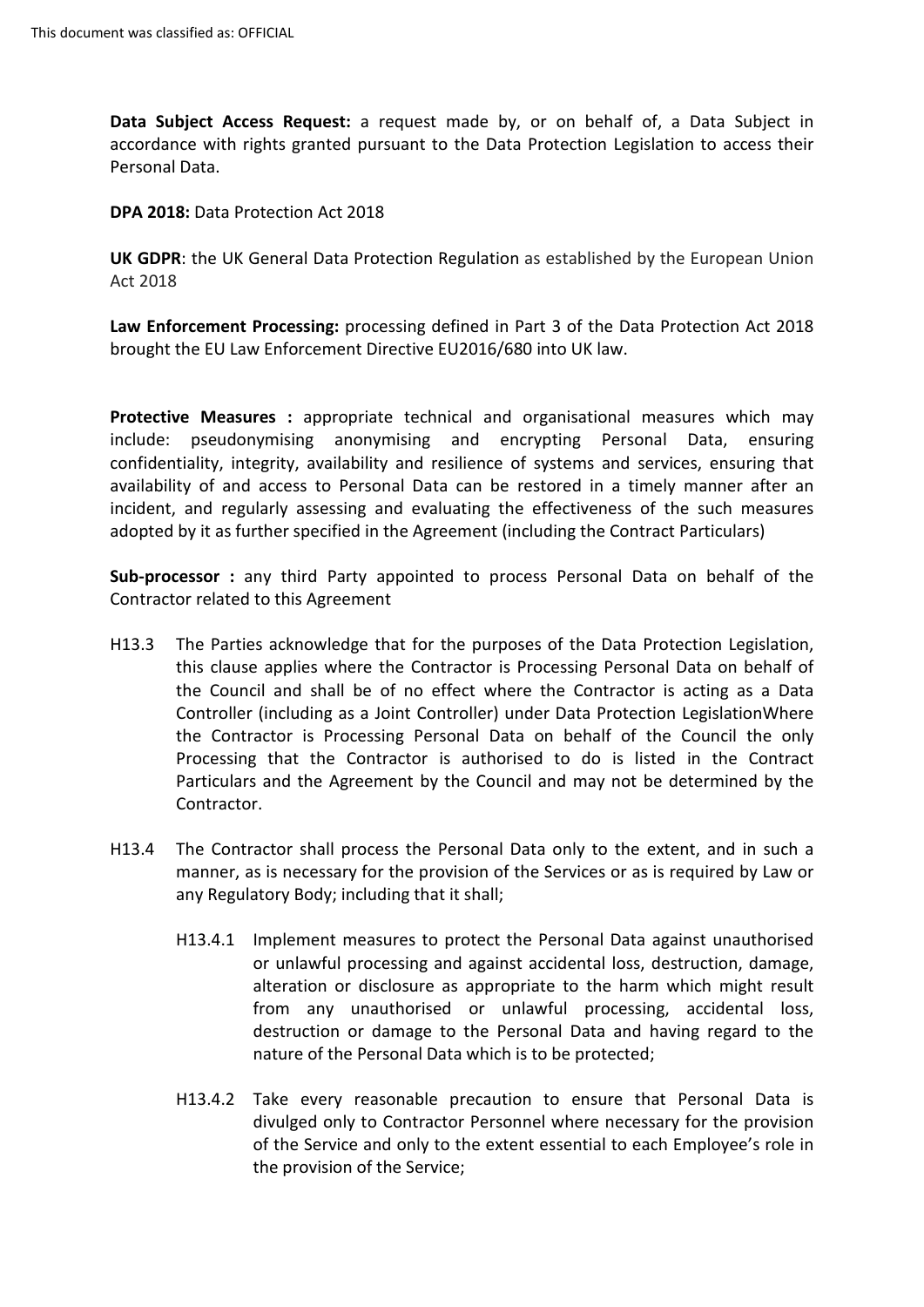- H13.4.3 Take reasonable steps to ensure the reliability of any Contractor Personnel who have access to the Personal Data, including but not limited to appropriate employment checks;
- H13.5 The Contractor shall notify the Council immediately if it considers that any of the Council's instructions infringe the Data Protection Legislation.
- H13.6 The Contractor shall provide all reasonable assistance to the Council in the preparation of any Data Protection Impact Assessment prior to commencing any processing. Such assistance may, at the discretion of the Council, include: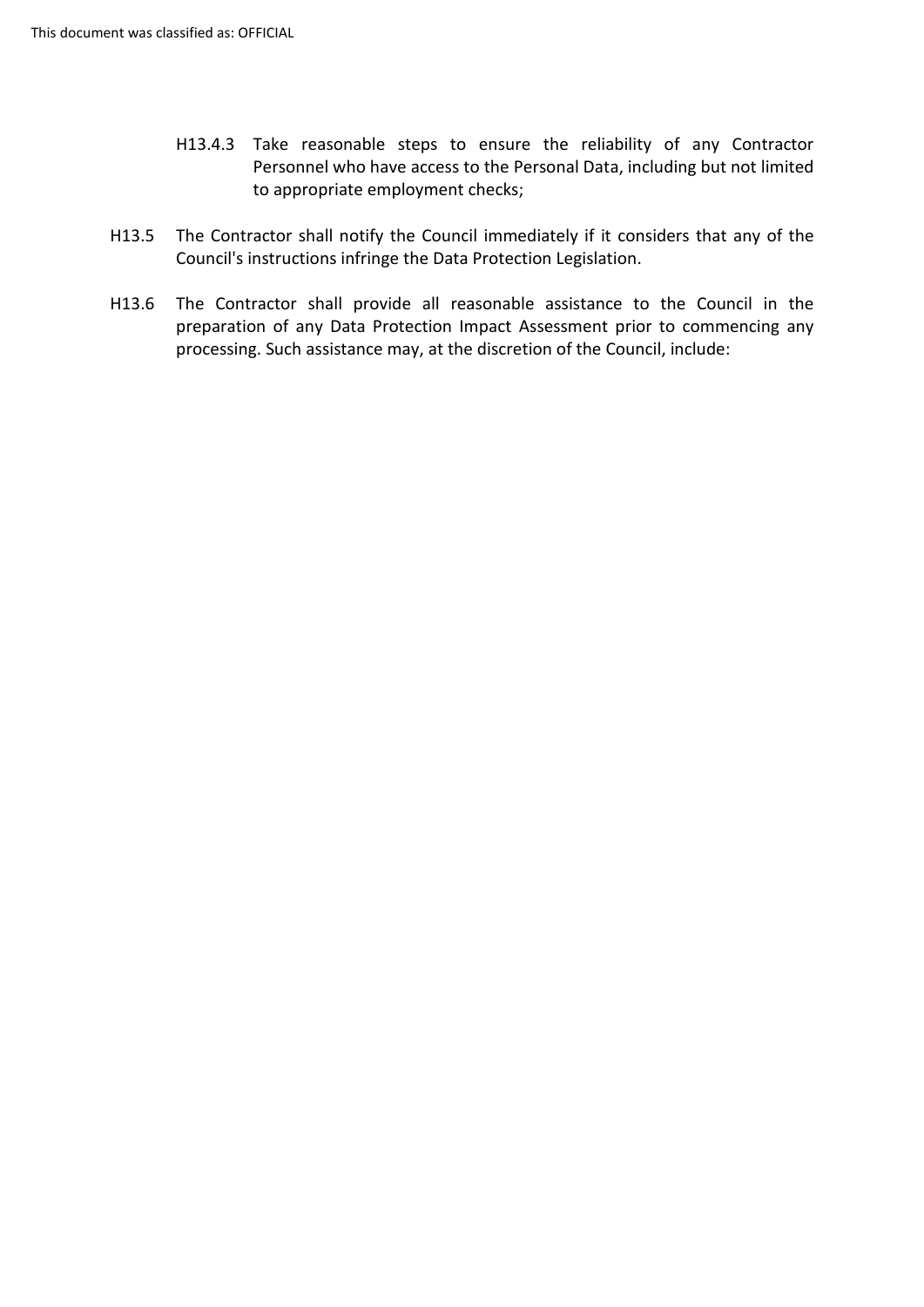- H13.6.1 a systematic description of the envisaged processing operations and the purpose of the processing;
- H13.6.2 an assessment of the necessity and proportionality of the processing operations in relation to the Services;
- H13.6.3 an assessment of the risks to the rights and freedoms of Data Subjects; and
- H13.6.4 the measures envisaged to address the risks, including safeguards, security measures and mechanisms to ensure the protection of Personal Data.
- H13.7 The Contractor shall, in relation to any Personal Data processed in connection with its obligations under this Agreement:
	- the Council before processing the Personal Data unless prohibited by Law; H13.7.1 process that Personal Data only in accordance with this Agreement (including the Contract Particulars) unless the Contractor is required to do otherwise by Law. If it is so required the Contractor shall promptly notify
	- H13.7.2 ensure that it has in place Protective Measures, which have been reviewed and approved by the Council as appropriate to protect against a Data Loss Event having taken account of the: (i) nature of the data to be technological development; and (iv) cost of implementing any measures; protected; (ii) harm that might result from a Data Loss Event;(iii) state of
	- H13.7.3 ensure that : (i) the Contractor Personnel do not process Personal Data except in accordance with this Agreement (and in particular the Contract Particulars); (ii) it takes all reasonable steps to ensure the reliability and integrity of any Contractor Personnel who have access to the Personal Contractor's duties under this clause; (B) are subject to appropriate unless directed in writing to do so by the Council or as otherwise in the use, care, protection and handling of Personal Data; and Data and ensure that they; (A) are aware of and comply with the confidentiality undertakings with the Contractor or any Sub-processor; (C) are informed of the confidential nature of the Personal Data and do not publish, disclose or divulge any of the Personal Data to any third Party permitted by this Agreement; and (D) have undergone adequate training
	- H13.7.4 not transfer Personal Data outside of the European Economic Area (EEA) unless the prior written consent of the Council has been obtained and the provided appropriate safeguards in relation to the transfer (whether in accordance with UK GDPR Article 46 or Section 73 Part 3 of the Data Protection Act 2018) as determined by the Council; (ii) the Data Subject complies with its obligations under the Data Protection Legislation by transferred (or, if it is not so bound, uses its best endeavours to assist the following conditions are fulfilled: (i) the Council or the Contractor has has enforceable rights and effective legal remedies; (iii) the Contractor providing an adequate level of protection to any Personal Data that is Council in meeting its obligations); and (iv) the Contractor complies with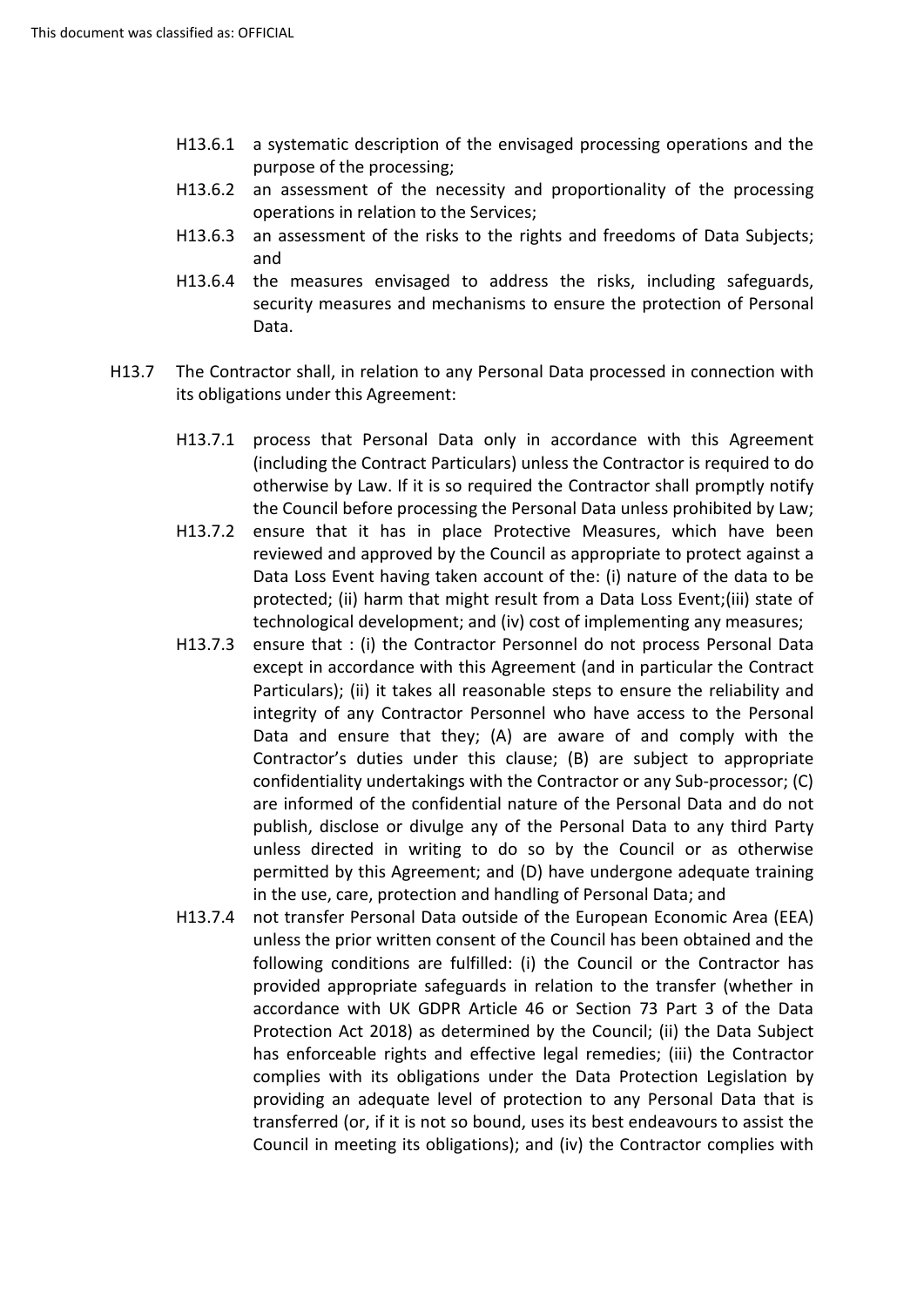any reasonable instructions notified to it in advance by the Council with respect to the processing of the Personal Data;

- (and any copies of it) to the Council on termination of the Agreement unless the Contractor is required by Law to retain the Personal Data. H13.7.5 at the written direction of the Council, delete or return Personal Data
- H13.7.6 Where the Contractor is required to transfer Personal Data to the Council, any such transfer of Personal Data shall be done in the following manner:
- clearly marked 'OFFICIAL'. Information containing Special Categories of H13.7.7 Information containing Personal Data, howsoever conveyed, shall be Personal Data, howsoever conveyed, shall be clearly marked 'OFFICIAL-SENSITIVE'.
- H13.7.8 When supplied by paper documents, the Personal Data shall be held in a secure environment prior to transfer. Personal Data shall be either:
- H13.7.9 Hand-delivered to the Nominated Officer. It shall not be sufficient to who will be asked to check the content of the paper documents and acknowledge receipt of the paper documents by written signature; or leave the Personal Data with any person other than Nominated Officer
- [H13.7.10](https://H13.7.10) Sent by post by recorded/special delivery or by a trusted courier to the Nominated Officer at the Council. The Contractor must ensure that Data, howsoever conveyed, shall be clearly marked in accordance with clause H13.7.7 are sent in a sealed envelope/package which is correctly Personal Data to the Council without the name of the Nominated Officer being clearly displayed. documents containing Personal Data or Special Categories of Personal addressed to the Nominated Officer. It shall not be sufficient to send the
- [H13.7.11](https://H13.7.11) When supplied by electronic media (including but not limited to compact disks, memory sticks, floppy disks, digital video disks), the Personal Data shall be encrypted in accordance with Good Industry Practice.
- [H13.7.12](https://H13.7.12) When supplied by electronic mail, the Personal Data will be transferred to the Nominated Officer and shall be either:
- [H13.7.13](https://H13.7.13) Encrypted in accordance with Good Industry Practice; or
- [H13.7.14](https://H13.7.14) Sent in an attachment protected by a secure password. Passwords will be communicated by telephone directly to the Nominated Officer.
- [H13.7.15](https://H13.7.15) No Personal Data will be sent unsecured in the title field or body of an email.
- [H13.7.16](https://H13.7.16) No Personal Data will be sent by facsimile unless the Contractor has place to ensure safe transmission and receipt of the Personal Data. written authorisation from the Council to do so and arrangements are in
- [H13.7.17](https://H13.7.17) The Contractor shall take responsibility for preserving the integrity of Personal Data and preventing the corruption or loss of Personal Data whilst in its possession.
- [H13.7.18](https://H13.7.18) The Contractor shall ensure that any system on which the Contractor holds any Personal Data, including back-up data, is a secure system that complies with Good Industry Practice.
- of the Contractor's Default so as to be unusable, the Council may: [H13.7.19](https://H13.7.19) If the Personal Data is corrupted, lost or sufficiently degraded as a result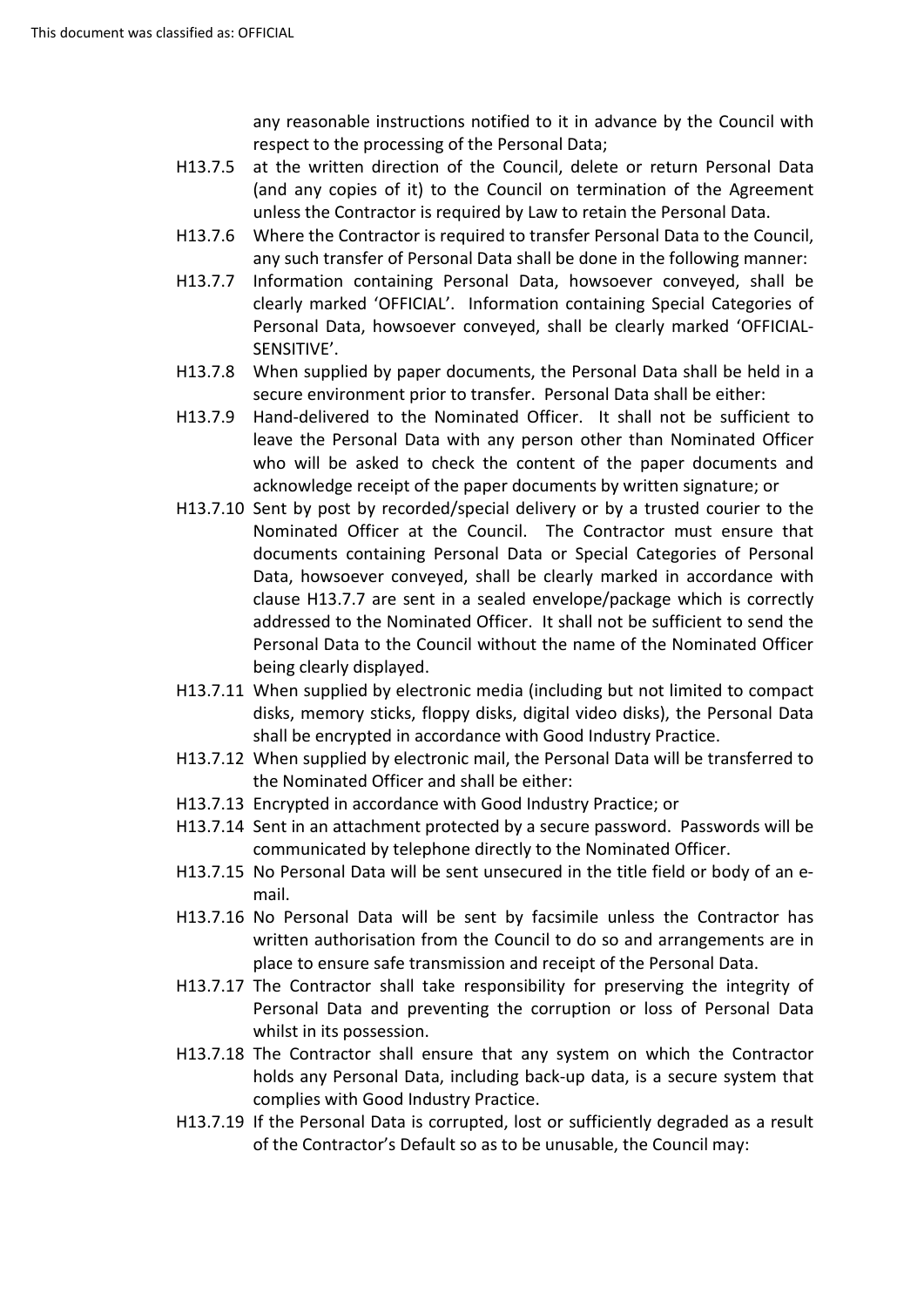- 13.7.19.1 Require the Contractor (at the Contractor's expense) to restore or procure the restoration of Personal Data if achievable and the Contractor shall do so within a reasonable timescale specified by the Council; and/or
- and shall be entitled to recover from the Contractor any 13.7.19.2 Itself restore or procure the restoration of Authority Data, reasonable expenses incurred in doing so.
- has or may have become corrupted, lost or sufficiently degraded in any [H13.7.20](https://H13.7.20) If at any time the Contractor suspects or discovers that Authority Data way for any reason, then the Contractor shall notify the Council immediately and inform the Council of the remedial action the Contractor proposes to take. Before any remedial action is commenced by the Contractor, the Contractor must seek written authorisation from the Council.
- H13.8 Subject to clause H13.9, the Contractor shall notify the Council immediately (and within no more than 12 hours) if it;
	- H13.8.1 receives a Data Subject Access Request (or purported Data Subject Access Request);
	- the right of access, rectification, restriction of processing, and erasure of H13.8.2 receives a request from a Data Subject in accordance with rights granted pursuant to the Data Protection Legislation including but not limited to Personal Data.
	- either Party's obligations under the Data Protection Legislation; H13.8.3 receives any other request, complaint or communication relating to
	- H13.8.4 receives any communication from the Information Commissioner or any other regulatory authority in connection with Personal Data processed under this Agreement;
	- required by Law; or becomes aware of a Data Loss Event. H13.8.5 receives a request from any third Party for disclosure of Personal Data where compliance with such request is required or purported to be
- of further information to the Council in phases, as details become available. H13.9 The Contractor's obligation to notify under clause H13.8 shall include the provision
- cost provide the Council with full assistance in relation to either Party's obligations H13.10 Taking into account the nature of the processing, the Contractor shall at its own under Data Protection Legislation and any complaint, communication or request made under clause H13.8 to the Contractor (or to the Council as the case may be) (and insofar as possible within the timescales reasonably required by the Council) including by promptly providing:
	- H13.10.1 the Council with full details and copies of the complaint, communication or request;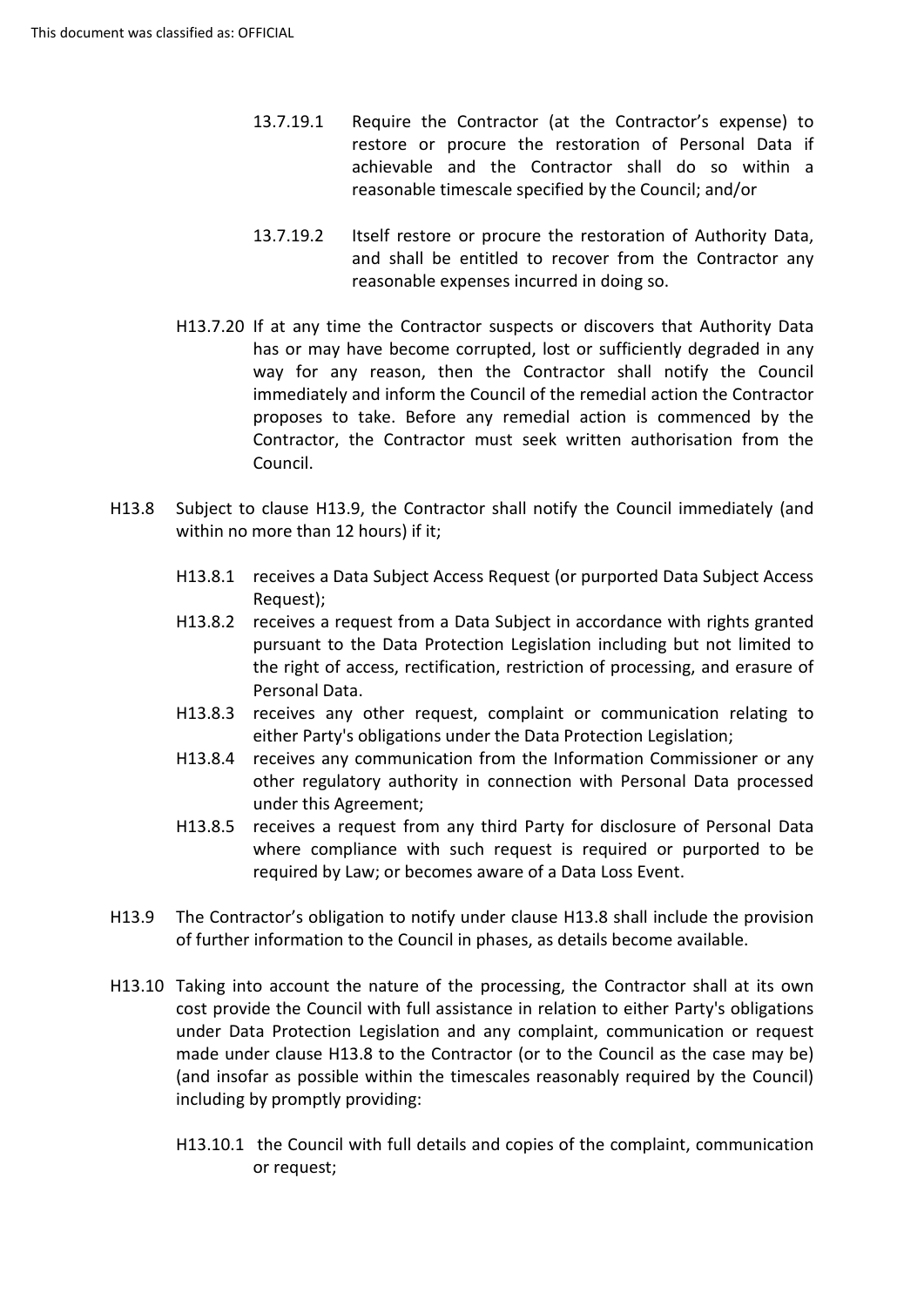- H13.10.2 such assistance as is reasonably requested by the Council to enable the Council to comply with a Data Subject Access Request within the relevant timescales set out in the Data Protection Legislation;
- timescales set out in the Data Protection Legislation; H13.10.3 the Council, at its request, with any Personal Data it holds in relation to a Data Subject;
- H13.10.4 assistance as requested by the Council following any Data Loss Event;
- H13.10.5 assistance as requested by the Council with respect to any request from the Information Commissioner's Office, or any consultation by the Council with the Information Commissioner's Office.
- H13.11 The Contractor shall maintain complete and accurate records and information to demonstrate its compliance with this clause H13.
- H13.12 The Contractor shall allow for audits of its Data Processing activity by the Council or the Council's designated auditor.
- H13.13 The Contractor shall designate a data protection officer if required by the Data Protection Legislation.
- H13.14 Before allowing any Sub-processor to process any Personal Data related to this Agreement, the Contractor must:
	- H13.14.1 notify the Council in writing of the intended Sub-processor and processing;
	- H13.14.2 obtain the written consent of the Council;
	- H13.14.3 enter into a written agreement with the Sub-processor which give effect to the terms set out in this clause H13 such that they apply to the Subprocessor; and
	- H13.14.4 provide the Council with such information regarding the Sub-processor as the Council may reasonably require.
- H13.15 The Contractor shall remain fully liable for all acts or omissions of any Subprocessor.
- H13.16 The Contractor may, at any time on not less than 30 Working Days' notice, revise this clause by replacing it with any applicable controller to processor standard clauses or similar terms forming part of an applicable certification scheme (which shall apply when incorporated by attachment to this Agreement).